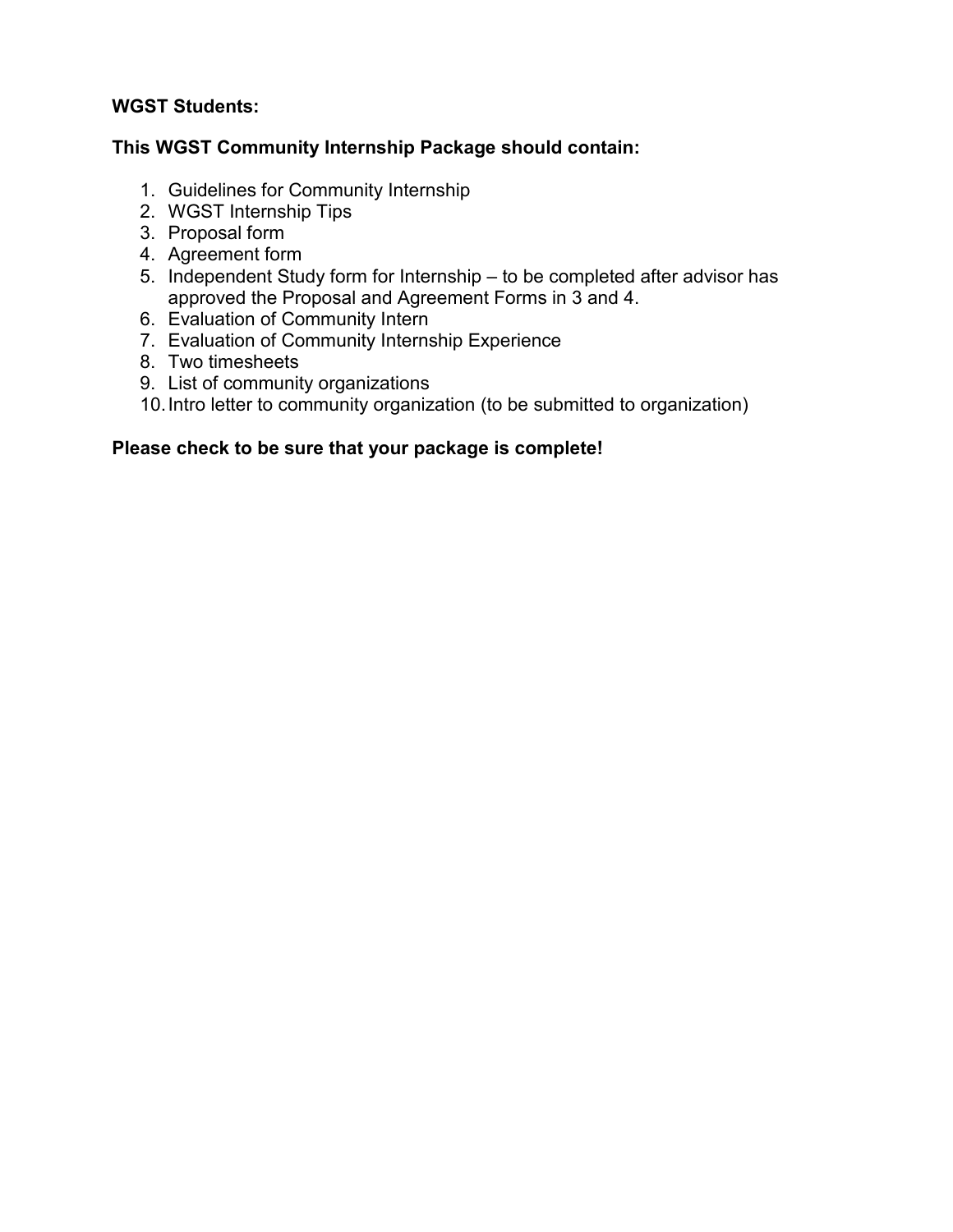# **WGST 401: Community Internship Explanations & Guidelines**

Internships are among the most valuable learning experiences that a student can have while enrolled at the University of Louisville. Thus, all Women's, Gender & Sexuality Studies (WGST) majors have the opportunity and responsibility to complete an internship in a community organization serving the needs of women or dealing in some way with gender issues before completing their degree.

#### **Purpose**

By working part-time in a community organization or business dedicated to the promotion of gender equity, in a paid or unpaid capacity, students will have the opportunity to apply what they've learned in the classroom and to gain professional experience and make important networking and reference contacts.

#### **Format**

Like an independent study, the community internship requires the student to work with an individual faculty member, who will act as advisor, design specific syllabus requirements and evaluate the student's work.

#### **Timing**

Internships are typically done no earlier than the junior year of study so that students are prepared for their positions and get the maximum benefit from the experience in terms of learning and networking. Internships may be done, however, as late as the final semester of undergraduate study, though many students find it best to begin earlier than this. Internships typically run over the course of an academic semester or the summer months, but may also overlap semesters through prior arrangement with the Internship Director. It is important to plan effectively and efficiently when arranging your internship, to allow for ample time to complete your required hours.

### **Approach**

Students must approach internships not merely as a "part-time" job or a typical college course. Instead, they must recognize that the internship is intended to be a learning and service experience in a professional setting. As such, interns have not only academic responsibilities, but also obligations to the organization hosting them. *Student interns are expected to maintain a high standard of mature and professional conduct at all times as a representative of the Department of Women's, Gender & Sexuality Studies and the University of Louisville.*

#### **Pre-requisites**:

Students accepted into the WGST major may enroll in WGST 401 only after completing at least 18 hours of course work in the WGST major (B.A. or B.S.).

Students are responsible for contacting the WGST undergraduate advisor the semester preceding the one in which they plan to enroll for 401 in order to complete a proposal (form attached), which requires that the student:

- $\triangleright$  Specify an organization and a contact person (Note: Student is responsible for contacting the organization.
- $\triangleright$  Specify a faculty advisor
- $\triangleright$  Describe the work the student will do in the organization
- $\triangleright$  Identify learning objectives for the internship which correspond with WGST learning goals
- $\triangleright$  Describe the paper planned as an outcome of the internship, and the project (if any) to be completed for the organization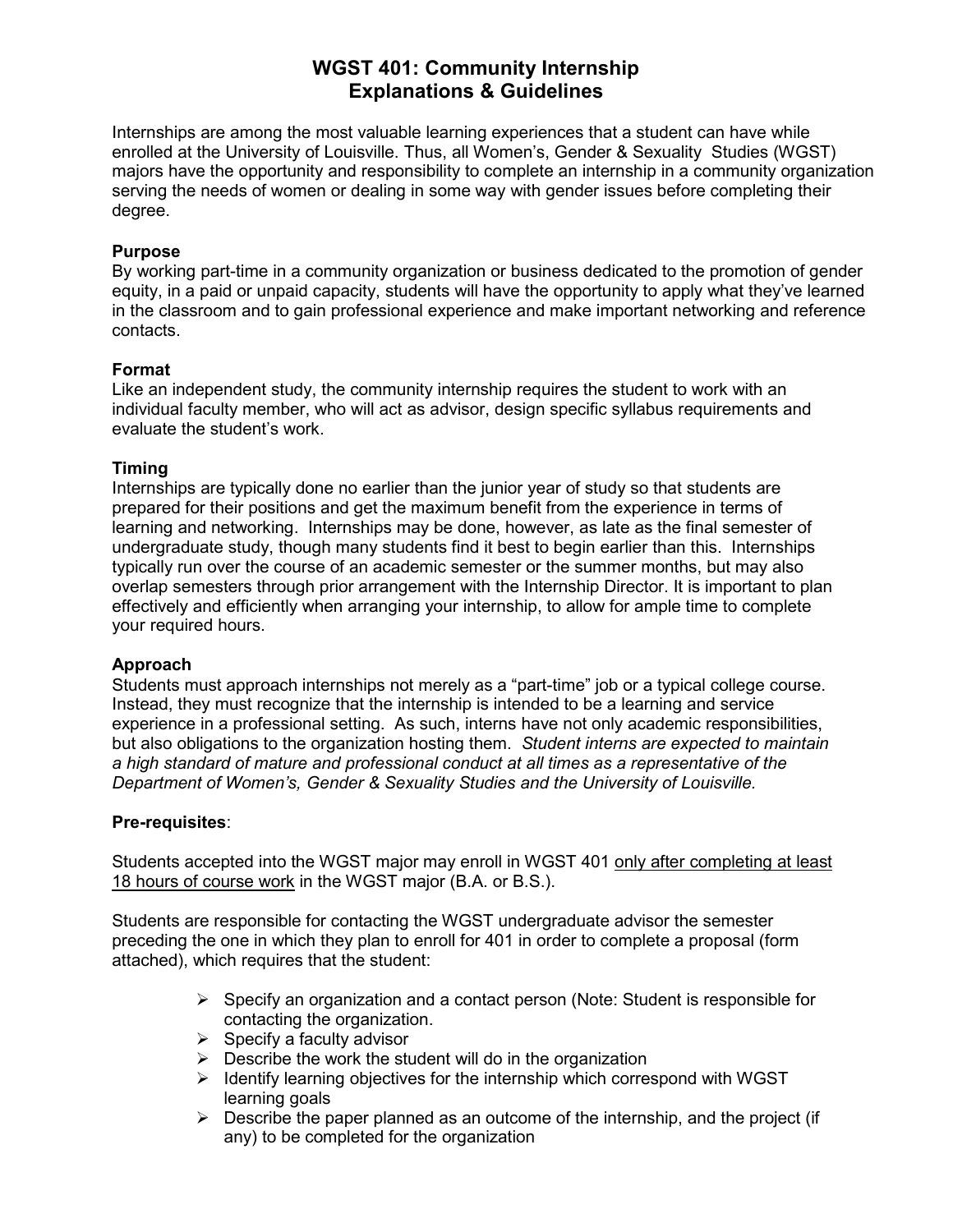$\triangleright$  Specify a schedule and method for communicating progress with the faculty advisor throughout the internship semester (at least two communications/meetings)

Students are also required to attach to their proposal a Community Internship Agreement Form signed by the community organization contact person and that person's supervisor (if any).

After the faculty advisor receives and signs off on these forms, students then must fill out and submit an Independent Study form to the registrar's office.

#### **General description/requirements**:

WGST 401 requires that the student work 70 hours in a community organization that serves the needs of women or deals in some way with gender issues. The hours must be documented by the student's supervisor in the organization. Although one goal of the internship is to provide service to the organization, the work performed by the WGST intern must involve a project or activity that goes beyond basic clerical work or errands.

WGST 401 requires that the students complete a short set of readings focused around the intersection of feminist scholarship and praxis. Readings TBA.

WGST 401 requires a formal paper of 8-15 pages based on the student's work in the internship site. In the paper, the student should address an issue, problem, or question prompted by her/his work in the organization. The paper should connect relevant WGST course work (i.e., reading, discussion, lecture material from WGST and other university classes) to the student's experience in the community organization. The faculty advisor may require multiple drafts of the paper so students should work with their advisor to plan a schedule that allows time to receive feedback and for the student to complete revisions.

With the consent of the faculty advisor, students whose internship involves a "product" for the organization, such as a grant proposal, a survey, a web site, posters/flyers, may use the product to meet part of the page requirement of the formal paper. In this case, copies of the materials must be submitted with the paper.

In addition to the formal paper, the student is required to submit brief process/progress reports twice during the semester (or more often, if the faculty advisor asks). The form of reports (hard copy, email, outline of a verbal report) is up to the faculty advisor.

The faculty advisor may require that the student keep an internship journal throughout the semester and submit the journal for review during communication sessions with the faculty advisor. In cases where journals are required, the completed journal should be handed in with the final paper.

When four or more students are enrolled in WGST 401 in a given semester, students may be required to meet as a group at regular intervals during the semester, as determined by the faculty advisors directing the projects.

#### **Evaluation**:

A student's performance in WGST 401 will be evaluated by the faculty advisor directing the project. The evaluation will be based on the following:

- $\triangleright$  Process/progress reports submitted at least twice during the semester to the faculty advisor
- Internship journal (if required) kept throughout the semester and submitted at the end to the faculty advisor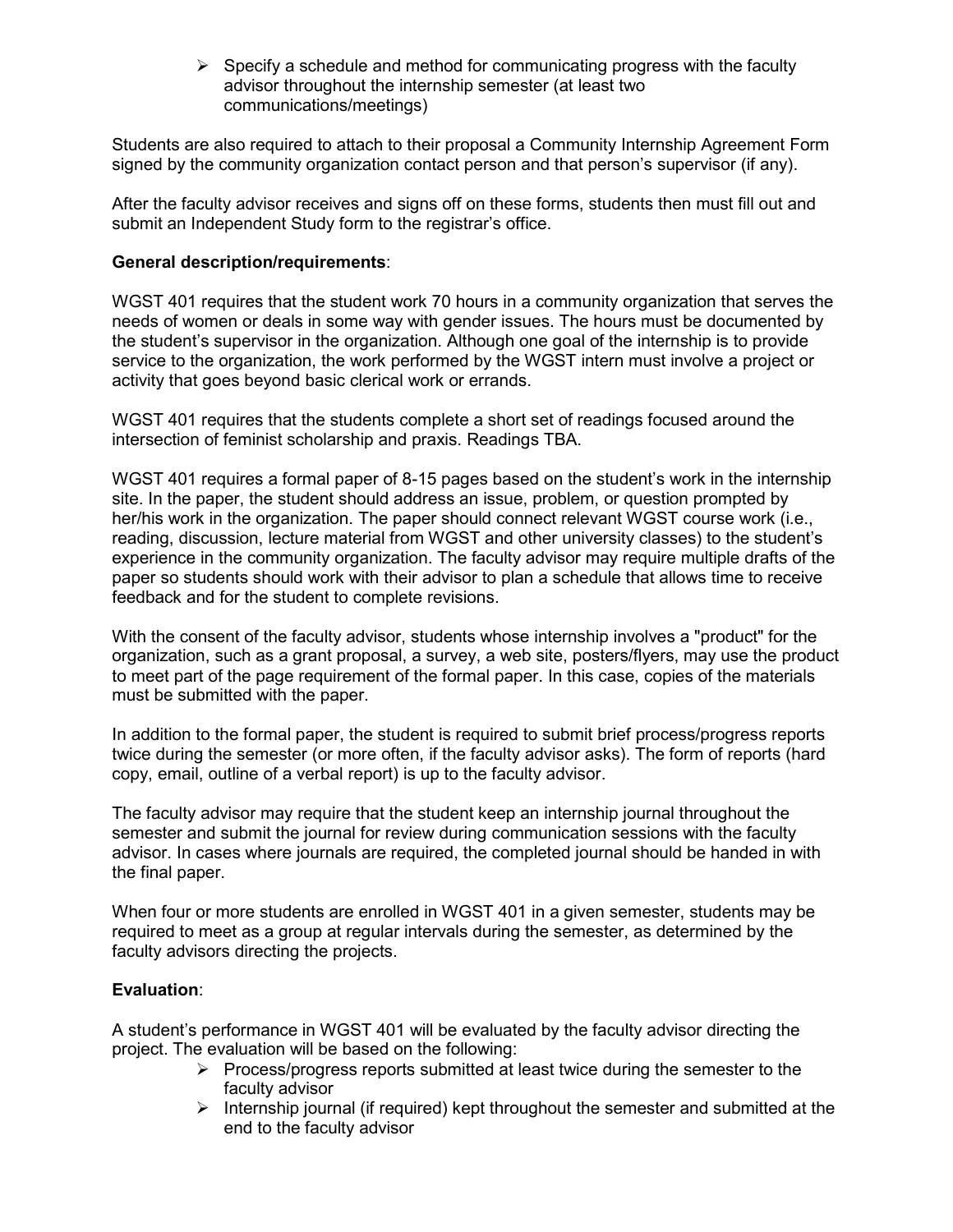- $\triangleright$  Formal paper based on the student's work during the internship, including any material the student produced for the organization
- $\triangleright$  Self-evaluation form (attached)
- $\triangleright$  Community organization's evaluation of the intern (one-page form, attached)

# **WGST – Internship Tips**

● Get properly oriented - Make sure you receive a copy of the organization's mission/goals/ policies/procedures. Seek an introduction to the staff and request a tour of the workplace.

• Ask questions - If there is something you do not understand, ask your supervisor. Your supervisor is there to teach as well as supervise.

• Contribute - Your suggestions and ideas are important to your supervisor. Feel free to contribute whenever an opportunity arises.

● Take initiative and assume responsibility - Interns offer employers a fresh perspective. If there is a project you would like to do, ask your supervisor if you may have the responsibility for the project.

● Resources - Make sure you have all the resources needed to complete the project. Employers are interested in results.

● Be proactive - Seek out projects and training that will enable you to learn and use a variety of skills.

• Take notes and keep organized - Always take notes in staff meetings, meetings with your supervisor, and when working on new projects. These notes will become helpful to you throughout your internship as your responsibilities grow.

● Professional education - Learn what other professionals do within your organization. This helps you become aware of other career fields as well as learn about other aspects of the organization.

● Work environment - Pay attention to the "culture" of your internship site. How do professionals in the organization communicate? Does your supervisor promote a team or individual approach, or a combination of the two? How are decisions being made? Take a cue from the work environment as to appropriate dress, etc.

● Professional meetings - Attend professional association meetings. Many organizations belong to professional associations. Ask your employer about such meetings and if you may have permission to attend any. Professional associations offer opportunities to network with others in your field and provide up-to-date information about the organization and/or the general field.

● Network, network, network! Start a "Network-List" with names, titles, addresses, phone numbers and email addresses. You may want to refer to this information in the future.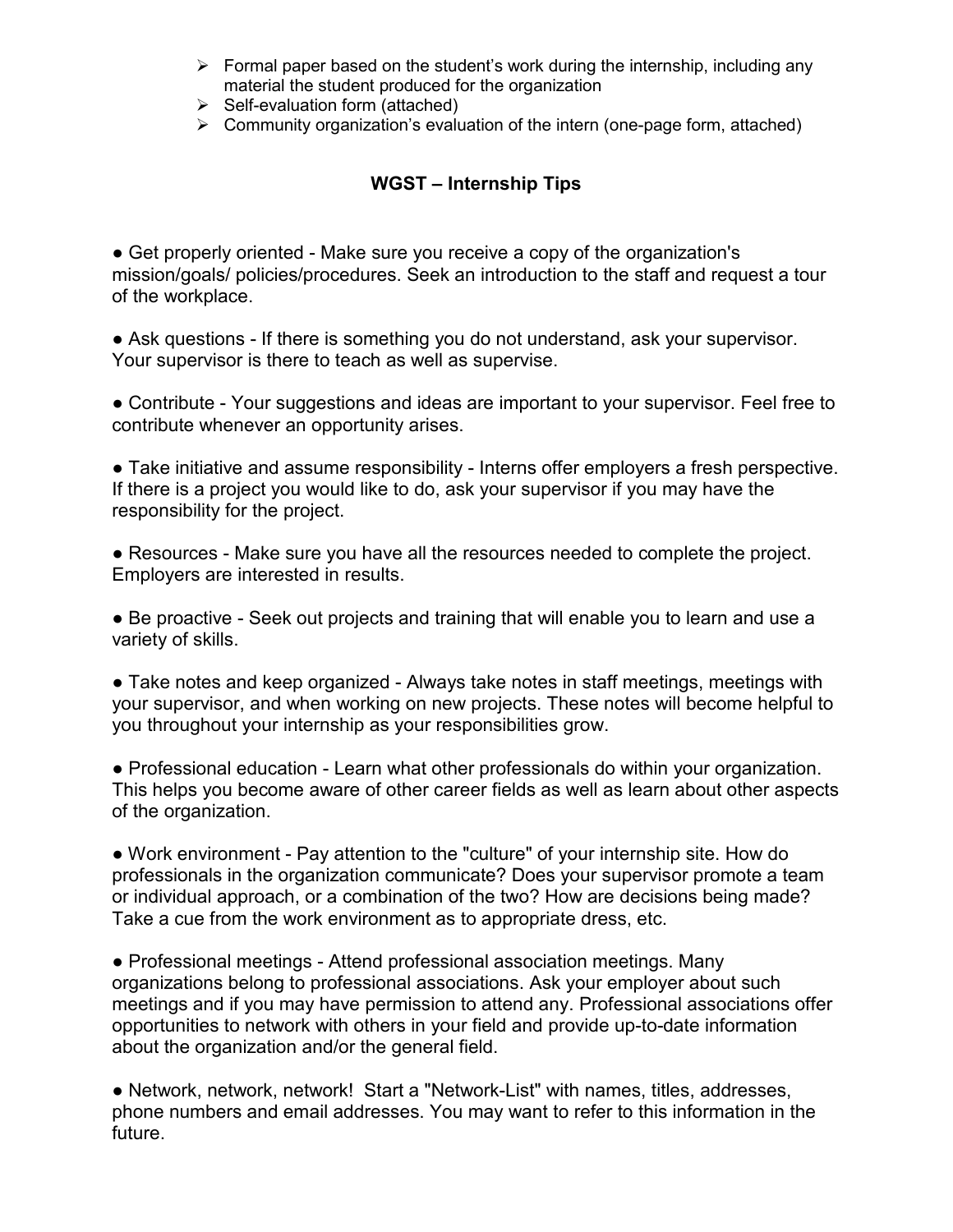● Evaluation- Set up periodic evaluative meetings. Meet with your supervisor to address questions about projects or assignments. This is an opportunity to get feedback and check as to your progress.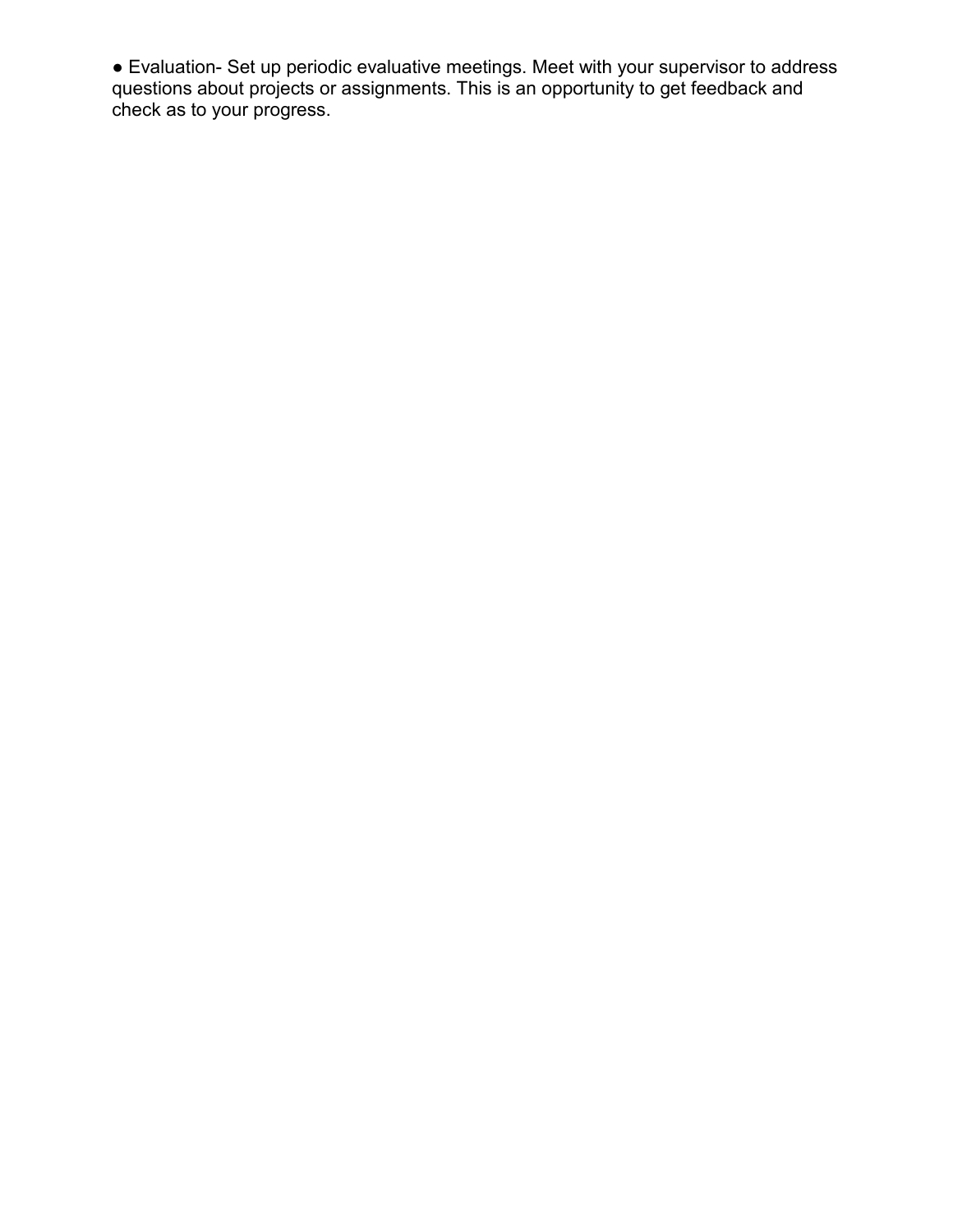### PROPOSAL FOR WGST 401: COMMUNITY INTERNSHIP

| Internship semester F______ Sp_____ Su______ Year _______ Today's date___________   |  |  |  |
|-------------------------------------------------------------------------------------|--|--|--|
|                                                                                     |  |  |  |
|                                                                                     |  |  |  |
|                                                                                     |  |  |  |
|                                                                                     |  |  |  |
|                                                                                     |  |  |  |
|                                                                                     |  |  |  |
| Describe the work you will be doing in this community organization.                 |  |  |  |
|                                                                                     |  |  |  |
|                                                                                     |  |  |  |
|                                                                                     |  |  |  |
| Identify your learning objectives for this internship.                              |  |  |  |
|                                                                                     |  |  |  |
|                                                                                     |  |  |  |
|                                                                                     |  |  |  |
| Describe the project that will be the written and/or the outcome of your internship |  |  |  |
|                                                                                     |  |  |  |
|                                                                                     |  |  |  |
|                                                                                     |  |  |  |
|                                                                                     |  |  |  |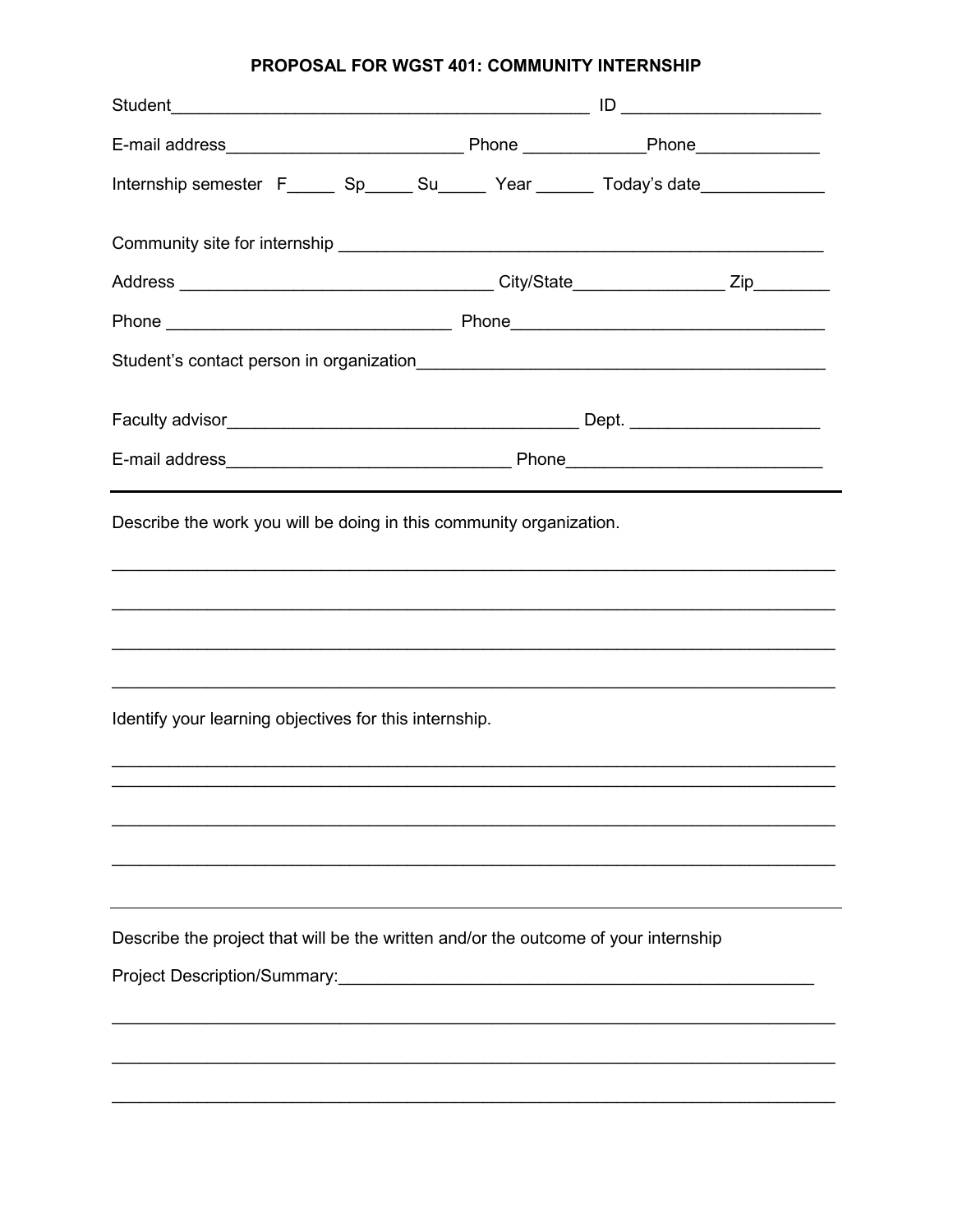#### **PROPOSAL FOR WGST 401: COMMUNITY INTERNSHIP – Page 2**

Describe how your project meets at least one of the following WGST learning outcomes:

1. Students will be able to apply feminist research to community problems related to women or gender.

2. Students will gain an understanding of the intersection of gender with other structures of power, such as race, class, ethnicity, nationality, and sexuality.

 $\mathcal{L}_\text{max}$  , and the contribution of the contribution of the contribution of the contribution of the contribution of the contribution of the contribution of the contribution of the contribution of the contribution of t

\_\_\_\_\_\_\_\_\_\_\_\_\_\_\_\_\_\_\_\_\_\_\_\_\_\_\_\_\_\_\_\_\_\_\_\_\_\_\_\_\_\_\_\_\_\_\_\_\_\_\_\_\_\_\_\_\_\_\_\_\_\_\_\_\_\_\_\_\_\_\_\_\_\_\_\_  $\mathcal{L}_\text{max}$  , and the contribution of the contribution of the contribution of the contribution of the contribution of the contribution of the contribution of the contribution of the contribution of the contribution of t

\_\_\_\_\_\_\_\_\_\_\_\_\_\_\_\_\_\_\_\_\_\_\_\_\_\_\_\_\_\_\_\_\_\_\_\_\_\_\_\_\_\_\_\_\_\_\_\_\_\_\_\_\_\_\_\_\_\_\_\_\_\_\_\_\_\_\_\_\_\_\_\_\_\_\_\_  $\mathcal{L}_\text{max}$  , and the contribution of the contribution of the contribution of the contribution of the contribution of the contribution of the contribution of the contribution of the contribution of the contribution of t

\_\_\_\_\_\_\_\_\_\_\_\_\_\_\_\_\_\_\_\_\_\_\_\_\_\_\_\_\_\_\_\_\_\_\_\_\_\_\_\_\_\_\_\_\_\_\_\_\_\_\_\_\_\_\_\_\_\_\_\_\_\_\_\_\_\_\_\_\_\_\_\_\_\_\_\_

What is your schedule for turning in process/progress reports to your faculty advisor during the internship semester? What form will the reports take?

\_\_\_\_\_\_\_\_\_\_\_\_\_\_\_\_\_\_\_\_\_\_\_\_\_\_\_\_\_\_\_\_\_\_\_\_\_\_\_\_\_\_\_\_\_\_\_\_\_\_\_\_\_\_\_\_\_\_\_\_\_\_\_\_\_\_\_\_\_\_\_\_\_\_\_\_

 $\mathcal{L}_\text{max}$  , and the contribution of the contribution of the contribution of the contribution of the contribution of the contribution of the contribution of the contribution of the contribution of the contribution of t

\_\_\_\_\_\_\_\_\_\_\_\_\_\_\_\_\_\_\_\_\_\_\_\_\_\_\_\_\_\_\_\_\_\_\_\_\_\_\_\_\_\_\_\_\_\_\_\_\_\_\_\_\_\_\_\_\_\_\_\_\_\_\_\_\_\_\_\_\_\_\_\_\_\_\_\_

Date when draft of final paper will be delivered to advisor

| Student's signature | Date |
|---------------------|------|
|                     |      |
|                     |      |
| Advisor's signature | Date |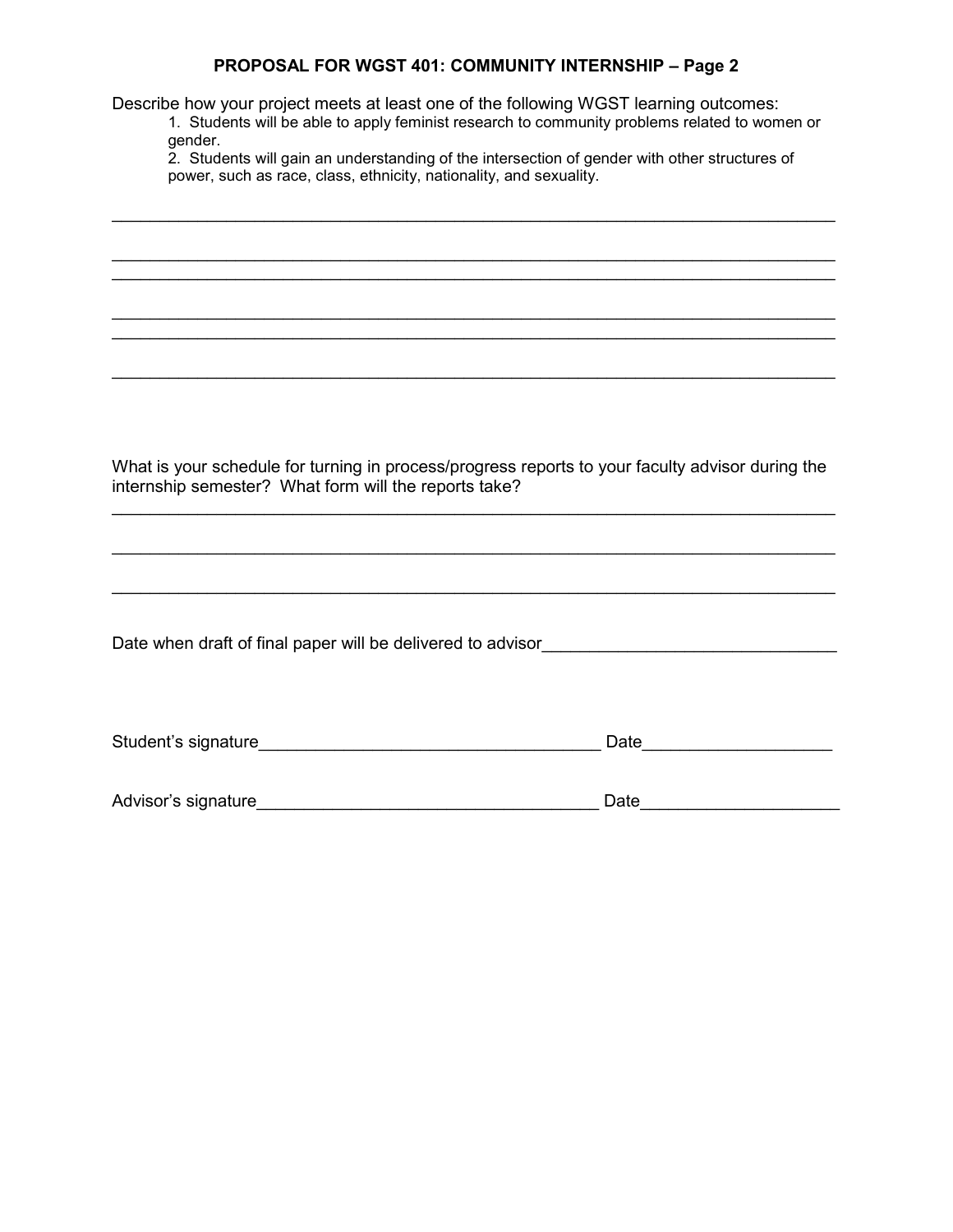## **COMMUNITY INTERNSHIP AGREEMENT FORM**

| Student's name                                                                                                                                                                   | Phone_______________________ |  |  |  |
|----------------------------------------------------------------------------------------------------------------------------------------------------------------------------------|------------------------------|--|--|--|
|                                                                                                                                                                                  |                              |  |  |  |
|                                                                                                                                                                                  |                              |  |  |  |
|                                                                                                                                                                                  |                              |  |  |  |
|                                                                                                                                                                                  |                              |  |  |  |
|                                                                                                                                                                                  |                              |  |  |  |
| Total number of hours: 70                                                                                                                                                        |                              |  |  |  |
| Describe the work you will do in the organization and how this work optimizes the interplay<br>between the needs of the organization and the learning goals you have identified. |                              |  |  |  |
|                                                                                                                                                                                  |                              |  |  |  |
|                                                                                                                                                                                  |                              |  |  |  |
|                                                                                                                                                                                  |                              |  |  |  |
|                                                                                                                                                                                  |                              |  |  |  |
|                                                                                                                                                                                  |                              |  |  |  |

# *To be completed by the student intern:*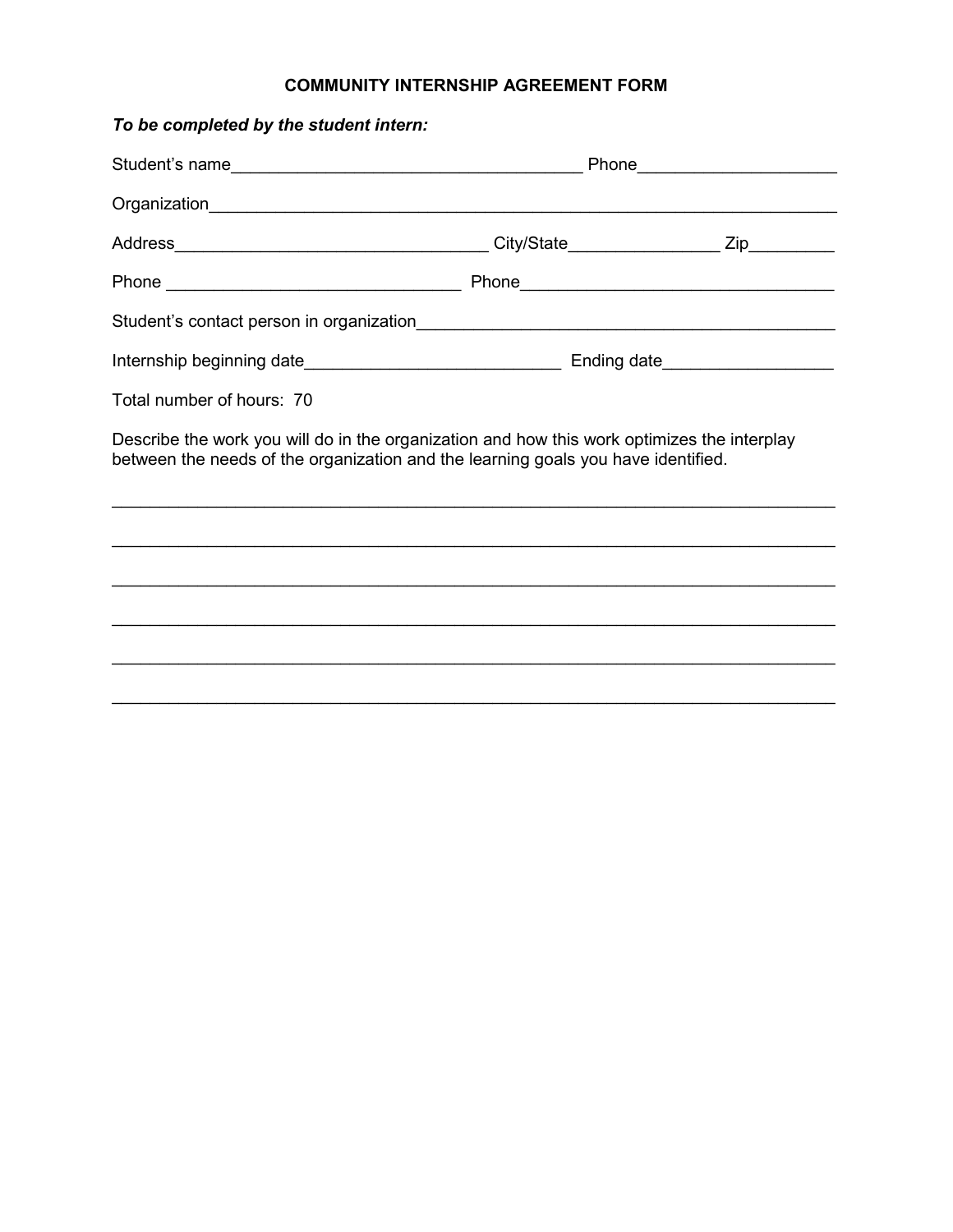#### **COMMUNITY INTERNSHIP AGREEMENT FORM – Page 2**

#### *To be completed by the organization:*

The student named above has agreed to work 70 hours in your organization as part of an educational internship required of Women's, Gender & Sexuality Studies majors at University of Louisville. The student agrees to perform the work described above under your supervision. In addition to supervising the student, you agree to

- $\triangleright$  co-sign the student's time sheet indicating hours worked,
- $\triangleright$  meet with the student's faculty advisor when that person comes to your organization for a site visit
- $\triangleright$  complete a short evaluation form at the end of the student's internship.

Signatures:

**Student** 

|                                               | Date |  |
|-----------------------------------------------|------|--|
| Organization employee supervising the student |      |  |
|                                               | Date |  |
| Organization's director                       |      |  |
|                                               | Date |  |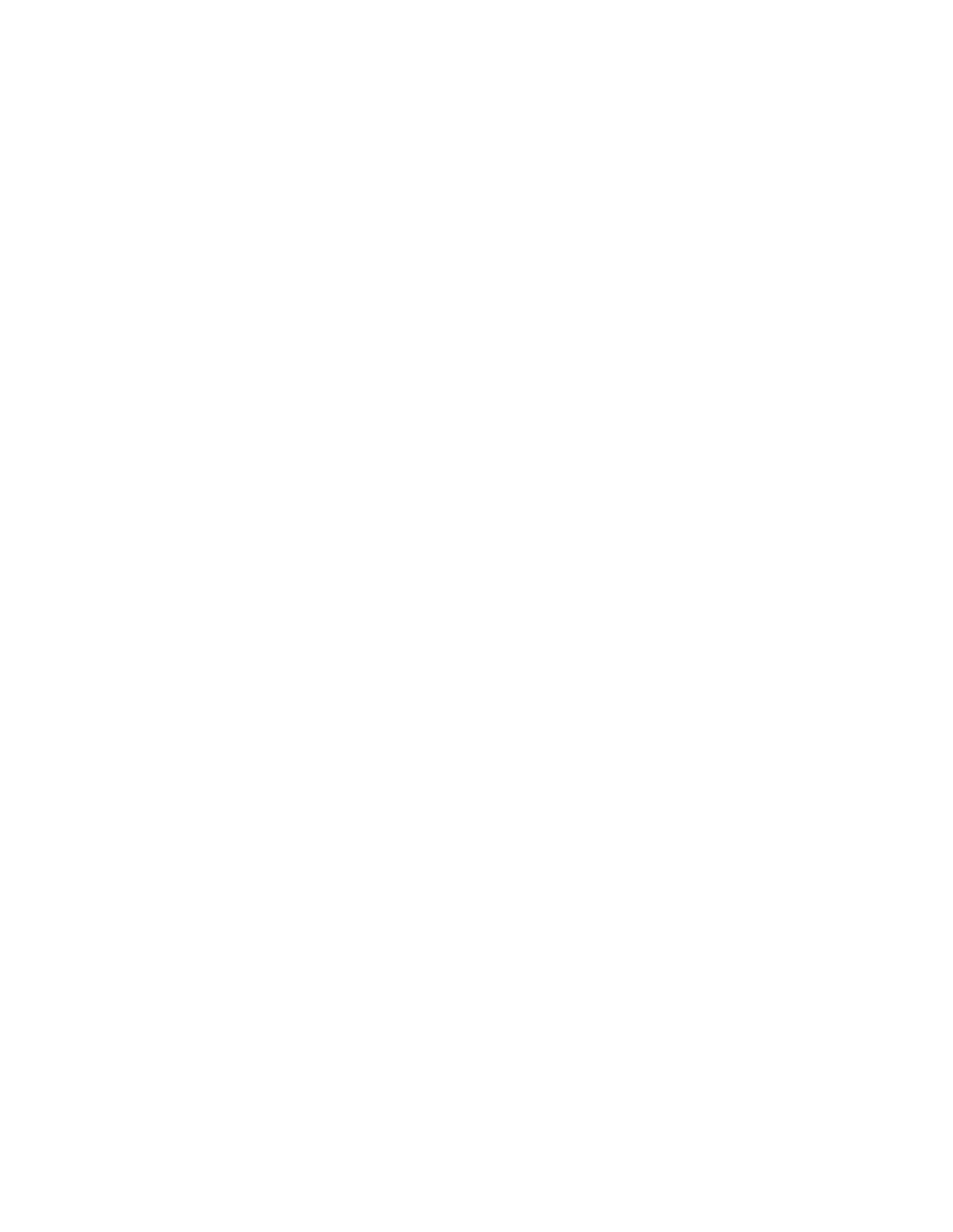## **EVALUATION OF COMMUNITY INTERN**

|                                                                         | This form is to be completed by the person who supervised the Women's, Gender &<br>Sexuality Studies intern. Please mail this completed form to: Director, Women's, Gender<br>& Sexuality Studies Department, University of Louisville, Louisville, KY 40292. |  |
|-------------------------------------------------------------------------|---------------------------------------------------------------------------------------------------------------------------------------------------------------------------------------------------------------------------------------------------------------|--|
|                                                                         |                                                                                                                                                                                                                                                               |  |
|                                                                         |                                                                                                                                                                                                                                                               |  |
|                                                                         |                                                                                                                                                                                                                                                               |  |
|                                                                         |                                                                                                                                                                                                                                                               |  |
| impact this work had on your organization's mission.,                   | Please give a brief description of the work the student intern did in your organization and the                                                                                                                                                               |  |
|                                                                         |                                                                                                                                                                                                                                                               |  |
|                                                                         |                                                                                                                                                                                                                                                               |  |
|                                                                         | Did the student intern perform the work satisfactorily? If "no," please explain.                                                                                                                                                                              |  |
|                                                                         |                                                                                                                                                                                                                                                               |  |
|                                                                         |                                                                                                                                                                                                                                                               |  |
| Sexuality Studies intern in your organization? If "no," please explain. | Based on your work with the student intern, would you welcome another Women's, Gender &                                                                                                                                                                       |  |
|                                                                         |                                                                                                                                                                                                                                                               |  |
|                                                                         |                                                                                                                                                                                                                                                               |  |
|                                                                         |                                                                                                                                                                                                                                                               |  |
| Signature                                                               | Date                                                                                                                                                                                                                                                          |  |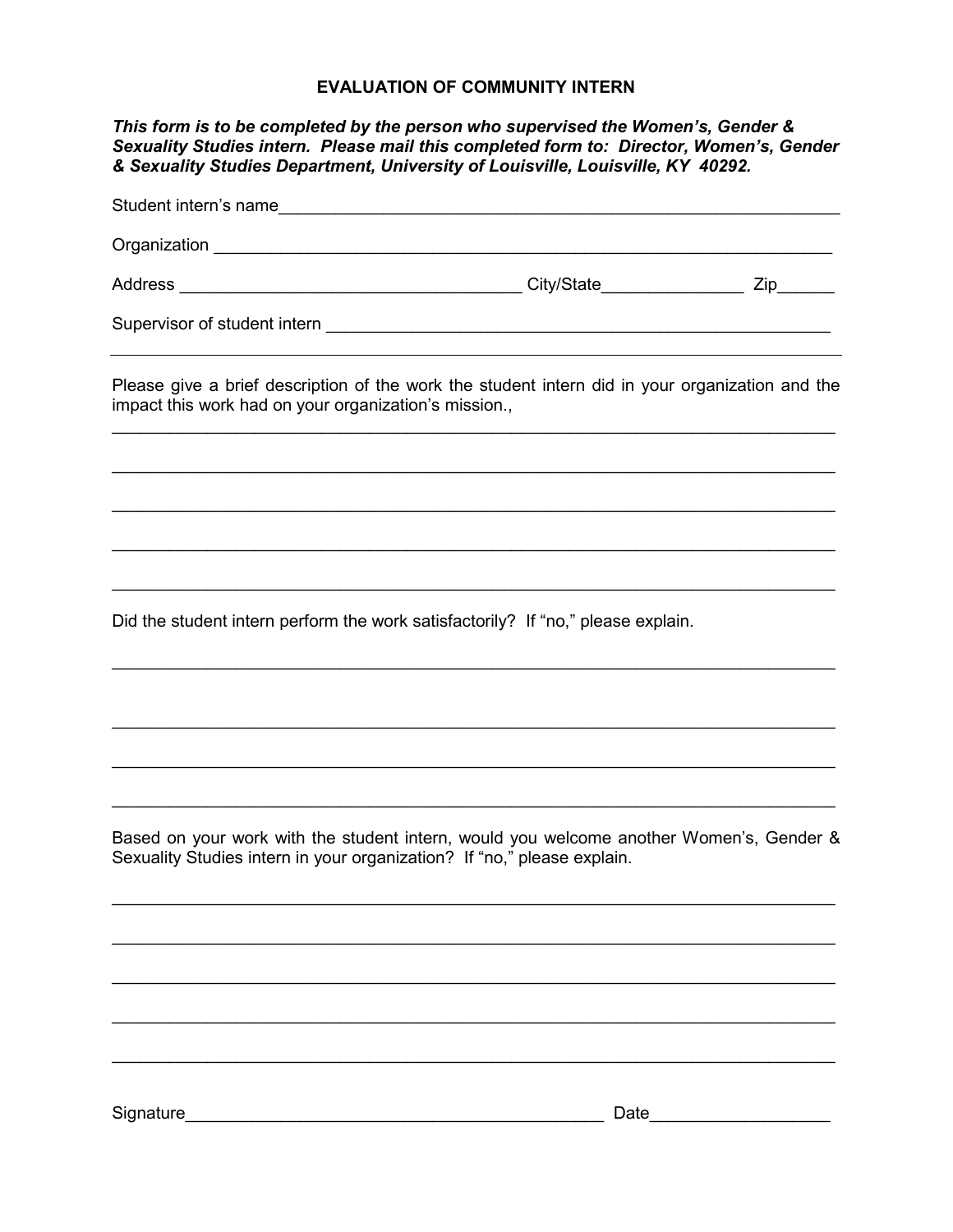#### **EVALUATION OF COMMUNITY INTERNSHIP EXPERIENCE**

#### *This form is to be completed by the student intern and handed in with the internship project.*

How did this internship help you meet the WGST learning objective(s) you identified? Please explain your answer.

WGST Learning Goals:

2. Students will be able to apply feminist research to community problems related to women or gender.

3. Students will gain an understanding of the intersection of gender with other structures of power, such as race, class, ethnicity, nationality, and sexuality.

 $\mathcal{L}_\text{max}$  , and the contribution of the contribution of the contribution of the contribution of the contribution of the contribution of the contribution of the contribution of the contribution of the contribution of t

 $\mathcal{L}_\text{max}$  , and the set of the set of the set of the set of the set of the set of the set of the set of the set of the set of the set of the set of the set of the set of the set of the set of the set of the set of the

 $\mathcal{L}_\text{max}$  , and the contribution of the contribution of the contribution of the contribution of the contribution of the contribution of the contribution of the contribution of the contribution of the contribution of t

\_\_\_\_\_\_\_\_\_\_\_\_\_\_\_\_\_\_\_\_\_\_\_\_\_\_\_\_\_\_\_\_\_\_\_\_\_\_\_\_\_\_\_\_\_\_\_\_\_\_\_\_\_\_\_\_\_\_\_\_\_\_\_\_\_\_\_\_\_\_\_\_\_\_\_\_

 $\mathcal{L}_\text{max}$  , and the contribution of the contribution of the contribution of the contribution of the contribution of the contribution of the contribution of the contribution of the contribution of the contribution of t

\_\_\_\_\_\_\_\_\_\_\_\_\_\_\_\_\_\_\_\_\_\_\_\_\_\_\_\_\_\_\_\_\_\_\_\_\_\_\_\_\_\_\_\_\_\_\_\_\_\_\_\_\_\_\_\_\_\_\_\_\_\_\_\_\_\_\_\_\_\_\_\_\_\_\_\_

 $\mathcal{L}_\text{max}$  , and the contribution of the contribution of the contribution of the contribution of the contribution of the contribution of the contribution of the contribution of the contribution of the contribution of t

 $\mathcal{L}_\text{max}$  , and the contribution of the contribution of the contribution of the contribution of the contribution of the contribution of the contribution of the contribution of the contribution of the contribution of t

\_\_\_\_\_\_\_\_\_\_\_\_\_\_\_\_\_\_\_\_\_\_\_\_\_\_\_\_\_\_\_\_\_\_\_\_\_\_\_\_\_\_\_\_\_\_\_\_\_\_\_\_\_\_\_\_\_\_\_\_\_\_\_\_\_\_\_\_\_\_\_\_\_\_\_\_

 $\mathcal{L}_\text{max}$  , and the set of the set of the set of the set of the set of the set of the set of the set of the set of the set of the set of the set of the set of the set of the set of the set of the set of the set of the

 $\_$  , and the contribution of the contribution of  $\mathcal{L}_1$  , and the contribution of  $\mathcal{L}_2$ 

 $\mathcal{L}_\text{max}$  , and the set of the set of the set of the set of the set of the set of the set of the set of the set of the set of the set of the set of the set of the set of the set of the set of the set of the set of the

 $\_$  , and the contribution of the contribution of  $\mathcal{L}_1$  , and the contribution of  $\mathcal{L}_2$ 

Would you recommend this agency as an internship site for a future Women's, Gender & Sexuality Studies student? If "no," please explain.

Signature\_\_\_\_\_\_\_\_\_\_\_\_\_\_\_\_\_\_\_\_\_\_\_\_\_\_\_\_\_\_\_\_\_\_\_\_\_\_\_\_\_\_\_\_\_\_\_\_ Date\_\_\_\_\_\_\_\_\_\_\_\_\_\_\_\_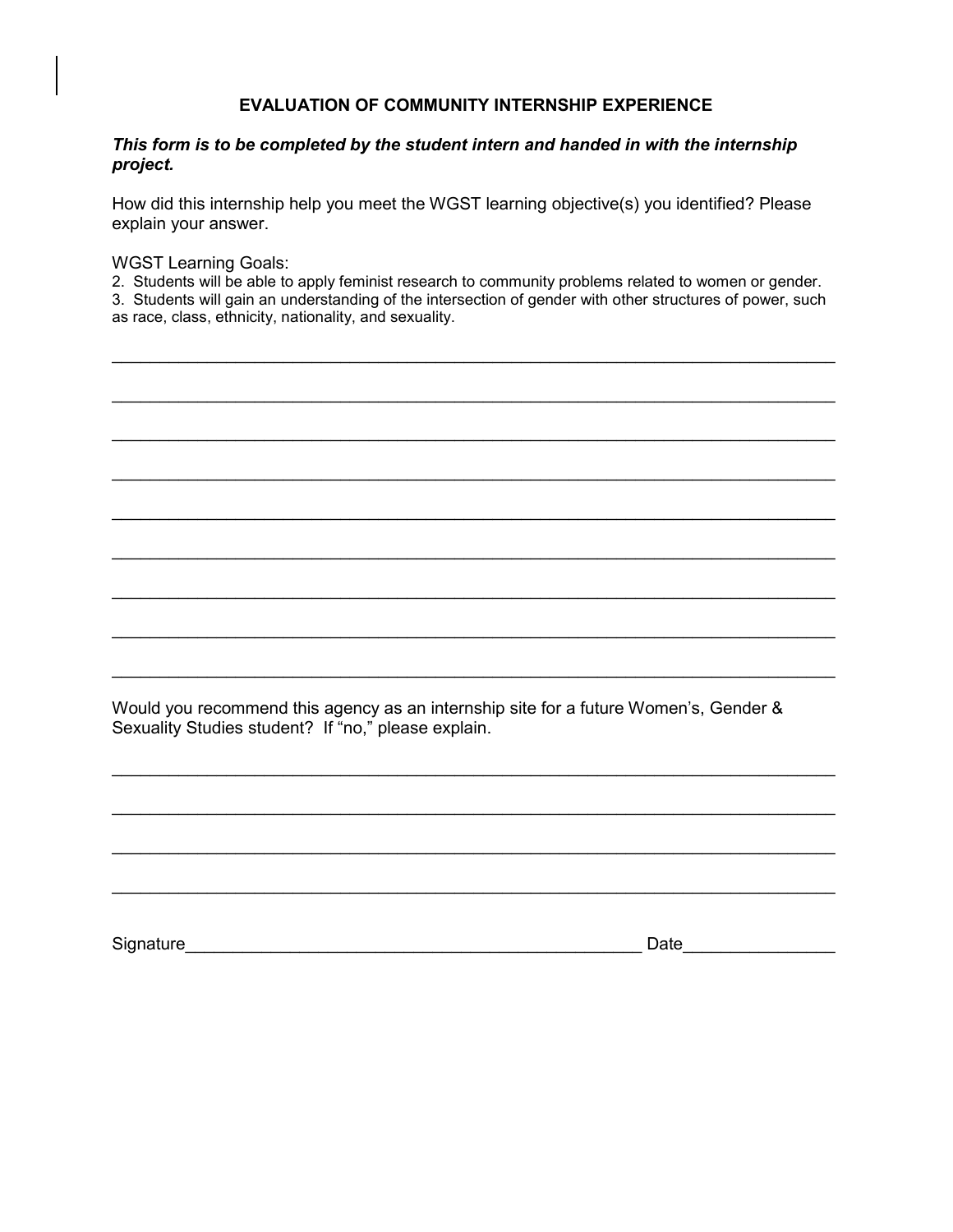## **COMMUNITY INTERNSHIP** for **WOMEN'S, GENDER & SEXUALITY STUDIES at UNIVERSITY OF LOUISVILLE**

**Name \_\_\_\_\_\_\_\_\_\_\_\_\_\_\_\_\_\_\_\_\_\_\_\_\_\_\_ Organization \_\_\_\_\_\_\_\_\_\_\_\_\_\_\_\_\_\_\_\_\_\_\_\_\_\_\_\_\_\_**

**Supervisor's Name \_\_\_\_\_\_\_\_\_\_\_\_\_\_\_\_\_\_\_\_\_\_\_\_\_\_\_\_\_**

| <b>DATE</b> | $\overline{N}$ | <b>OUT</b> | $\overline{N}$ | <b>OUT</b> | <b>Notes on Work</b> | Signature of<br>Supervisor |
|-------------|----------------|------------|----------------|------------|----------------------|----------------------------|
|             |                |            |                |            |                      |                            |
|             |                |            |                |            |                      |                            |
|             |                |            |                |            |                      |                            |
|             |                |            |                |            |                      |                            |
|             |                |            |                |            |                      |                            |
|             |                |            |                |            |                      |                            |
|             |                |            |                |            |                      |                            |
|             |                |            |                |            |                      |                            |
|             |                |            |                |            |                      |                            |
|             |                |            |                |            |                      |                            |
|             |                |            |                |            |                      |                            |
|             |                |            |                |            |                      |                            |
|             |                |            |                |            |                      |                            |
|             |                |            |                |            |                      |                            |
|             |                |            |                |            |                      |                            |
|             |                |            |                |            |                      |                            |
|             |                |            |                |            |                      |                            |
|             |                |            |                |            |                      |                            |
|             |                |            |                |            |                      |                            |
|             |                |            |                |            |                      |                            |
|             |                |            |                |            |                      |                            |
|             |                |            |                |            |                      |                            |
|             |                |            |                |            |                      |                            |
|             |                |            |                |            |                      |                            |
|             |                |            |                |            |                      |                            |
|             |                |            |                |            |                      |                            |
|             |                |            |                |            |                      |                            |
|             |                |            |                |            |                      |                            |
|             |                |            |                |            |                      |                            |
|             |                |            |                |            |                      |                            |
|             |                |            |                |            |                      |                            |
|             |                |            |                |            |                      |                            |
|             |                |            |                |            |                      |                            |
|             |                |            |                |            |                      |                            |
|             |                |            |                |            |                      |                            |
|             |                |            |                |            |                      |                            |
|             |                |            |                |            |                      |                            |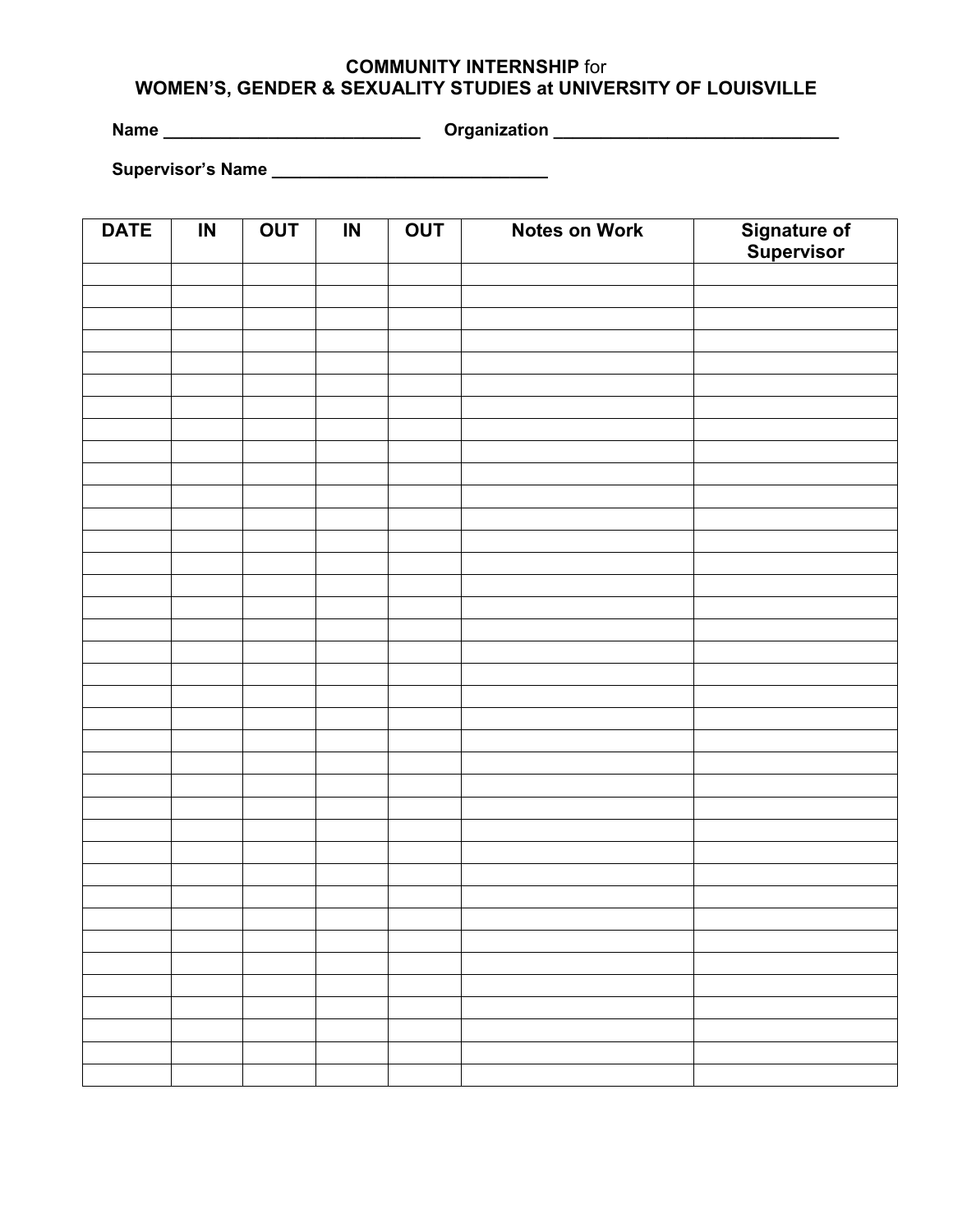## **COMMUNITY INTERNSHIP** for **WOMEN'S, GENDER &SEXUALITY STUDIES at UNIVERSITY OF LOUISVILLE**

**Name \_\_\_\_\_\_\_\_\_\_\_\_\_\_\_\_\_\_\_\_\_\_\_\_\_\_\_ Organization \_\_\_\_\_\_\_\_\_\_\_\_\_\_\_\_\_\_\_\_\_\_\_\_\_\_\_\_\_\_**

**Supervisor's Name \_\_\_\_\_\_\_\_\_\_\_\_\_\_\_\_\_\_\_\_\_\_\_\_\_\_\_\_\_**

| <b>DATE</b> | $\overline{N}$ | <b>OUT</b> | $\overline{\mathsf{I}}$ | <b>OUT</b> | <b>Notes on Work</b> | Signature of<br>Supervisor |
|-------------|----------------|------------|-------------------------|------------|----------------------|----------------------------|
|             |                |            |                         |            |                      |                            |
|             |                |            |                         |            |                      |                            |
|             |                |            |                         |            |                      |                            |
|             |                |            |                         |            |                      |                            |
|             |                |            |                         |            |                      |                            |
|             |                |            |                         |            |                      |                            |
|             |                |            |                         |            |                      |                            |
|             |                |            |                         |            |                      |                            |
|             |                |            |                         |            |                      |                            |
|             |                |            |                         |            |                      |                            |
|             |                |            |                         |            |                      |                            |
|             |                |            |                         |            |                      |                            |
|             |                |            |                         |            |                      |                            |
|             |                |            |                         |            |                      |                            |
|             |                |            |                         |            |                      |                            |
|             |                |            |                         |            |                      |                            |
|             |                |            |                         |            |                      |                            |
|             |                |            |                         |            |                      |                            |
|             |                |            |                         |            |                      |                            |
|             |                |            |                         |            |                      |                            |
|             |                |            |                         |            |                      |                            |
|             |                |            |                         |            |                      |                            |
|             |                |            |                         |            |                      |                            |
|             |                |            |                         |            |                      |                            |
|             |                |            |                         |            |                      |                            |
|             |                |            |                         |            |                      |                            |
|             |                |            |                         |            |                      |                            |
|             |                |            |                         |            |                      |                            |
|             |                |            |                         |            |                      |                            |
|             |                |            |                         |            |                      |                            |
|             |                |            |                         |            |                      |                            |
|             |                |            |                         |            |                      |                            |
|             |                |            |                         |            |                      |                            |
|             |                |            |                         |            |                      |                            |
|             |                |            |                         |            |                      |                            |
|             |                |            |                         |            |                      |                            |
|             |                |            |                         |            |                      |                            |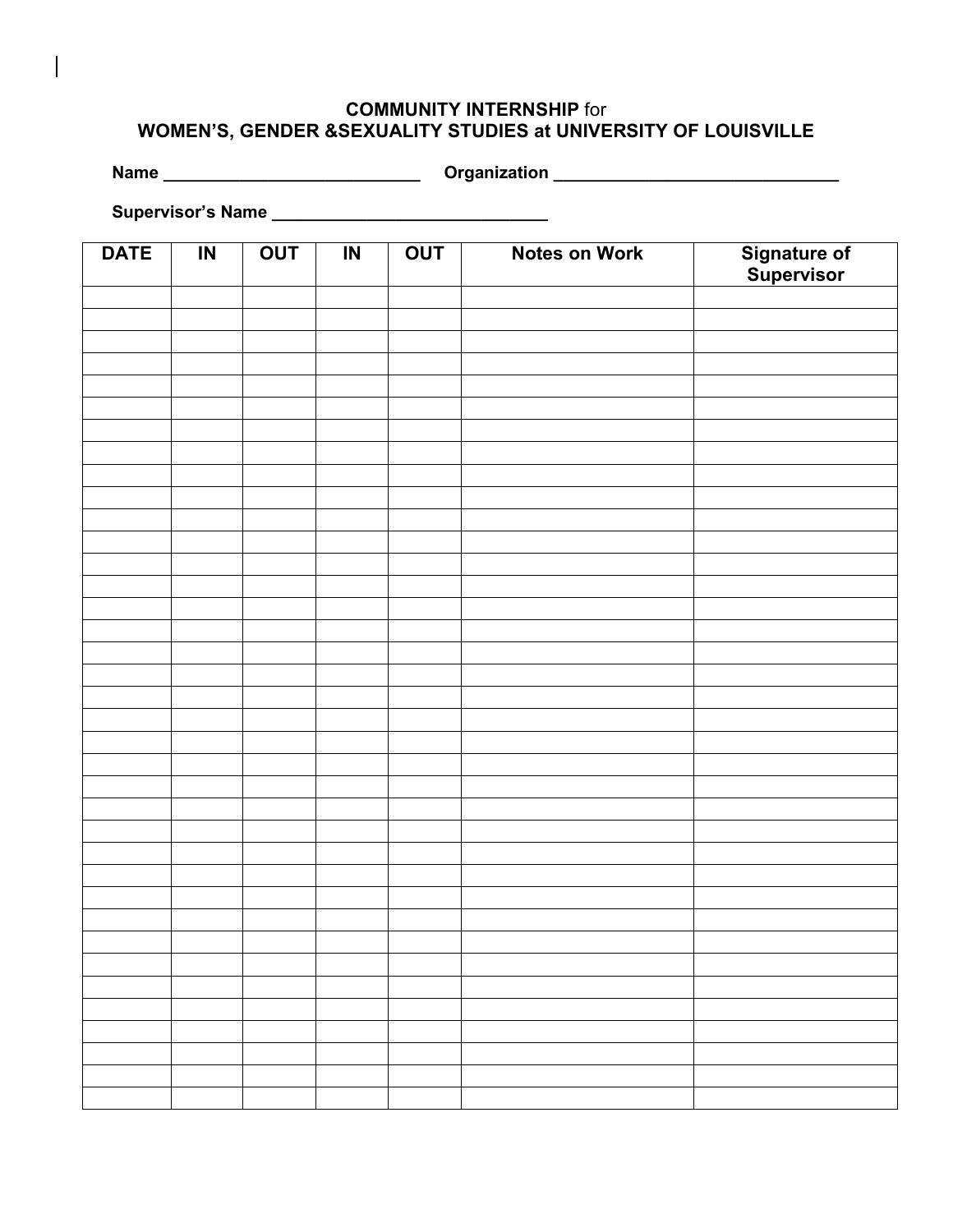# **Organizations to Consider for Community Internship**

| Organization                                 | <b>Address</b>                         | <b>CityState</b>      | Zip            | <b>Phone</b>         |
|----------------------------------------------|----------------------------------------|-----------------------|----------------|----------------------|
| AAUW                                         | 1503 Carlimar Ln.                      | Louisville, KY        | 40222          | 228-5510             |
| <b>ACLU/Pro-Choice Project</b>               | 1939 Maplewood Pl.                     | Louisville, KY        | 40205-<br>1026 | 581-1181             |
| Alliance Against Racism                      | 942 S. 47th St.                        | Louisville, KY        | 40211          | 778-8130             |
| Cabbage Patch Settlement<br>House            | 1413 S. 6 <sup>th</sup> St.            | Louisville, KY        | 40208          | 634-0966<br>634-0811 |
| Center For Women & Families                  | 226 W. Breckenridge St.                | Louisville, KY        | 40203          | 581-7200             |
| Coalition of Labor Union<br>Women            | 6707 Grade Lane                        | Louisville, KY        | 40213          | uaw500@aol.com       |
| Council on Peacemaking                       | 410 W. Chestnut St.                    | Louisville, KY        | 40202          | 581-1961             |
| <b>Crossover Mission Services</b>            | P.O. Box 1987                          | Louisville, KY        | 40201          | 772-7266             |
| Dare to Care Inc.                            | 5803 Fern Valley Rd.                   | Louisville, KY        | 40228          | 966-3821             |
| Fairness Campaign                            | 2263 Frankfort Ave.                    | Louisville, KY        | 40206          | 893-0788             |
| Fairness Education Fund Inc.                 | P.O. Box 3431                          | Louisville, KY        | 40201-<br>3431 | 893-0788             |
| <b>Family Place</b>                          | 982 Eastern Pkwy.                      | Louisville, KY        | 40217          | 636-2801             |
| Jefferson County Office for<br>Women         | 527 W. Jefferson St.<br>#600           | Louisville, KY        | 40202-<br>2819 | 574-5360             |
| Jewish Community Federation                  | 3630 Dutchmans Ln.                     | Louisville, KY        | 40205          | 451-8840             |
| Jewish Family & Voc. Service                 | 3640 Dutchmans Ln.                     | Louisville, KY        | 40205          | 452-6341             |
| Kentuckiana Girl Scout Council P.O Box 32335 |                                        | Louisville, KY        | 40232          | 636-0900             |
| Kentucky Commission on<br>Women              | 312 W. Main St.                        | Frankfort, KY         | 40601          | 502-564-6643         |
| Kentucky Harvest                             | 1839 Brownsboro Rd                     | Louisville, KY        | 40206          | 589-3663             |
| Kentucky Nurses Association                  | 1400 S. 1st St.                        | Louisville, KY        | 40208-<br>2102 | 637-2546             |
| Kentucky Theater                             | 651 S. 4th Street                      | Louisville, KY        | 40202          | 241-2741             |
| Kentucky Women's Alliance                    | 6601 Mayfair Ave.                      | Prospect, KY          | 40059          |                      |
| Kentucky Youth Advocates                     | 2034 Frankfort Ave.                    | Louisville, KY        | 40206          | 895-8167             |
| <b>KY Comm on Human Rights</b>               | 332 W. Broadway                        | Louisville, KY        | 40203          | 595-4024             |
| Ky Correctional Inst. For<br>vvomen          | KCIW Box 337 Ash Ave.                  | Peewee Valley,<br>KY. | 40056          | 241-8454 x 2303      |
| <b>KY Fairness Alliance</b>                  | 2263 Frankfort Ave.                    | Louisville, KY        | 40206          |                      |
| <b>KY Foundation for Women</b>               | 332 W. Broadway, Suite<br>1215         | Louisville, KY        | 40202          | 562-0045             |
| <b>KY Women Advocates</b>                    | 116 Linden Ave                         | Frankfort, KY         | 40601          | 495-1858             |
| League of Women Voters                       | 115 S. Ewing                           | Louisville, KY        | 40206          | 895-5218             |
| Lou/Jeff Cty Human Relations<br>Comm         | 410 W Chestnut                         | Louisville, KY        | 40202          | 574-3631             |
| Louisville Fellowship of<br>Reconciliation   | 2236 Kaelin Ave.                       | Louisville, KY        | 40205          | 458-8056             |
| Maryhurst                                    | 1015 Dorsey Ln.                        | Louisville, KY        | 40223          | 245-1576             |
| <b>Metropolitan Housing Coalition</b>        | 333 Guthrie St. #409                   | Louisville, KY        | 40202          | 584-6858             |
| MOMS Program c/o HCM                         | 1140 Cherokee Rd.                      | Louisville, KY        | 40204          | 451-3626             |
| Nat'l Council of Jewish Women                | P.O. Box 4845                          | Louisville, KY        | 40204          | 458-5566             |
| <b>NOW</b>                                   | 12123 Shelbyville Rd.<br>Suite 100-304 | Louisville, KY        | 40243          | 495-3589             |
| Peace Education                              | 318 W. Kentucky St.                    | Louisville, KY        | 40203          | 589-6583             |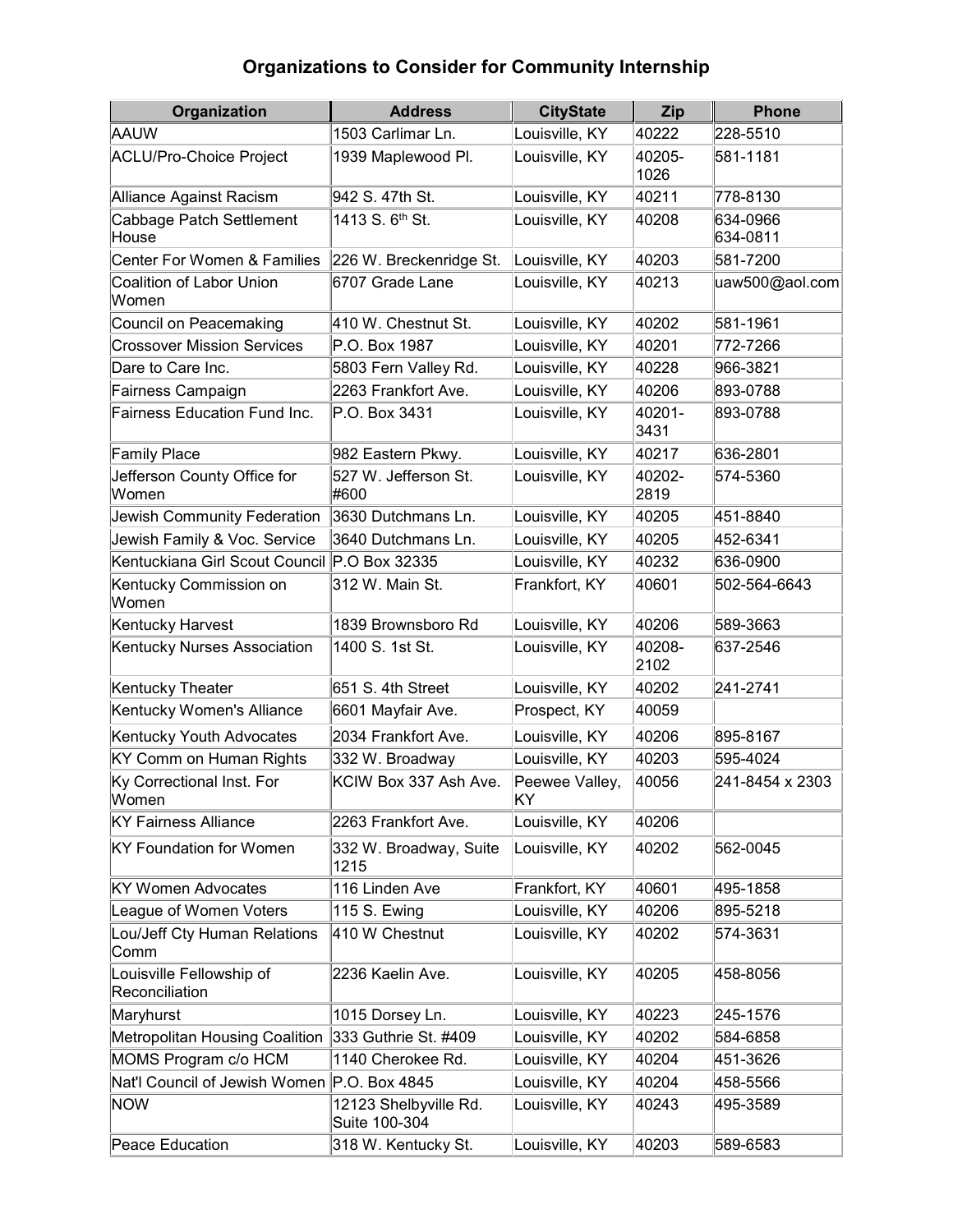| Organization                                      | <b>Address</b>                         | <b>CityState</b>                                           | <b>Zip</b>     | <b>Phone</b>         |
|---------------------------------------------------|----------------------------------------|------------------------------------------------------------|----------------|----------------------|
| Planned Parenthood                                | 1025 South 2nd                         | Louisville, KY                                             | 40202          | 584-2473             |
| Project Women                                     | 806 E. Chestnut St                     | Louisville, KY                                             | 40202          | 584-8090             |
| Racial & Econ. Justice Prog.                      | 3208 W. Broadway                       | Louisville, KY                                             | 40211          |                      |
| <b>RC Bus&amp;Pro Women's Club</b>                | P.O. Box 36004                         | Louisville, KY                                             | 40233-<br>6004 | 491-4830             |
| Seven Counties Services                           | 101 W. Muhammad Ali Bl. Louisville, KY |                                                            | 40202          | 540-5842<br>589-8600 |
| lSt. Elizabeth's So. Indiana                      | 621 E. Market                          | New Albany, IN                                             | 47150          | 949-7305             |
| UofL Children & Youth Clinic                      | Health Sciences Campus                 | $\operatorname{\mathsf{U}}$ of $\operatorname{\mathsf{L}}$ |                | 852-5323             |
| Urban League of Louisville                        | 1535 W. Broadway                       | Louisville, KY                                             | 40203          | 585-4622             |
| <b>Volunteers of Amer Family</b><br>Emerg Shelter | 1321 S. Preston                        | Louisville, KY                                             | 40208-<br>2033 | 636-0816             |
| Women's Center for Growth &<br>Leadership--JCC    | 109 E. Broadway                        | Louisville, KY                                             | 40204          | 584-2327             |
| Women 4 Women                                     | Waterfront Plaza, 325 W.<br>Main #1110 | ∣Louisville, KY                                            | 40202          | 585-4649             |
| Women Lawyers Assoc. c/o<br>Vencor                | 680 S. 4th Avenue                      | Louisville, KY                                             | 40202          | 596-7332             |
| Women's Alliance/First U.                         | 809 S. Fourth St.                      | Louisville, KY                                             | 40203          | 585-5110             |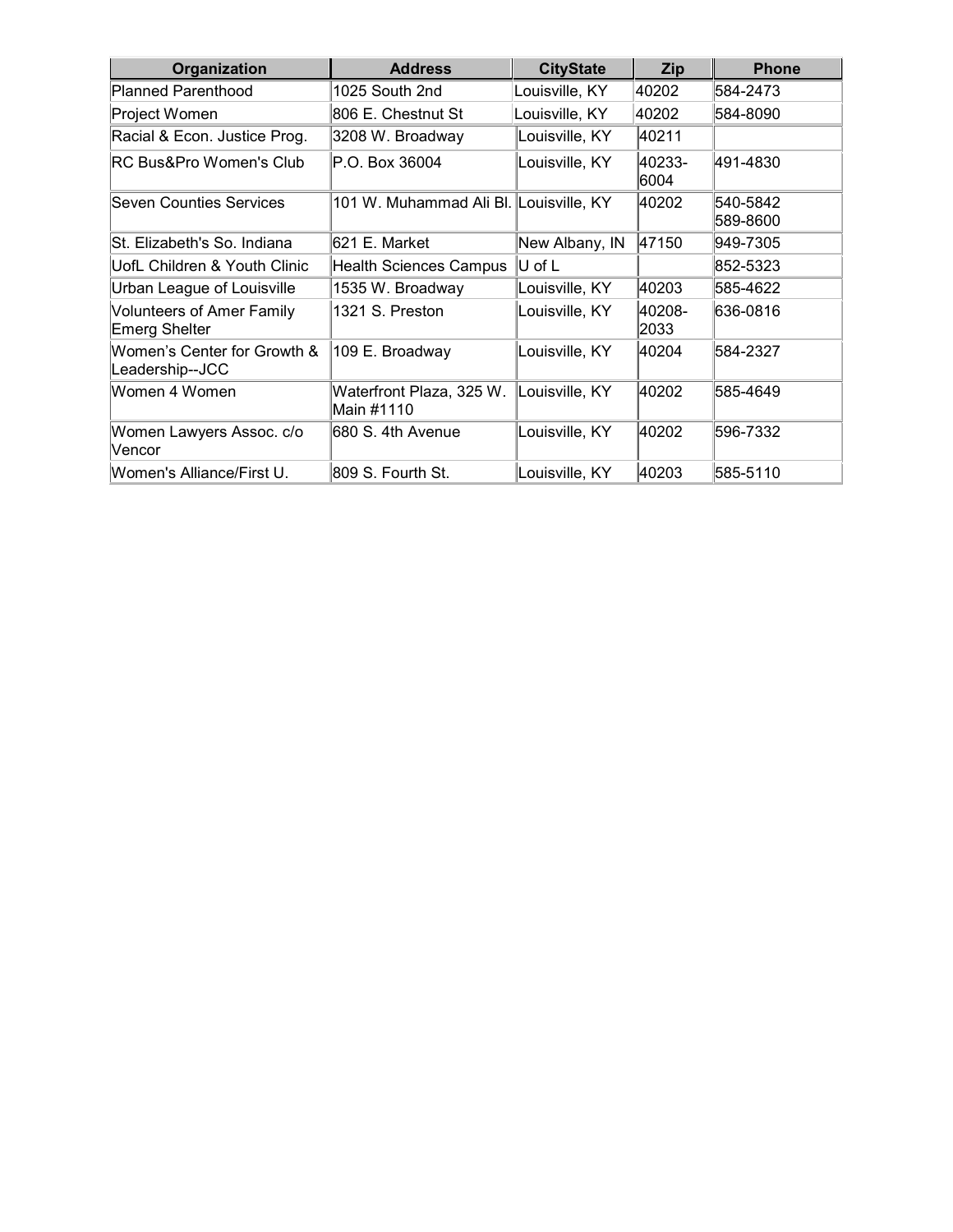Please take or send the following letter of introduction to your proposed project site in order to facilitate initial contact with them regarding the goals and purpose of the internship.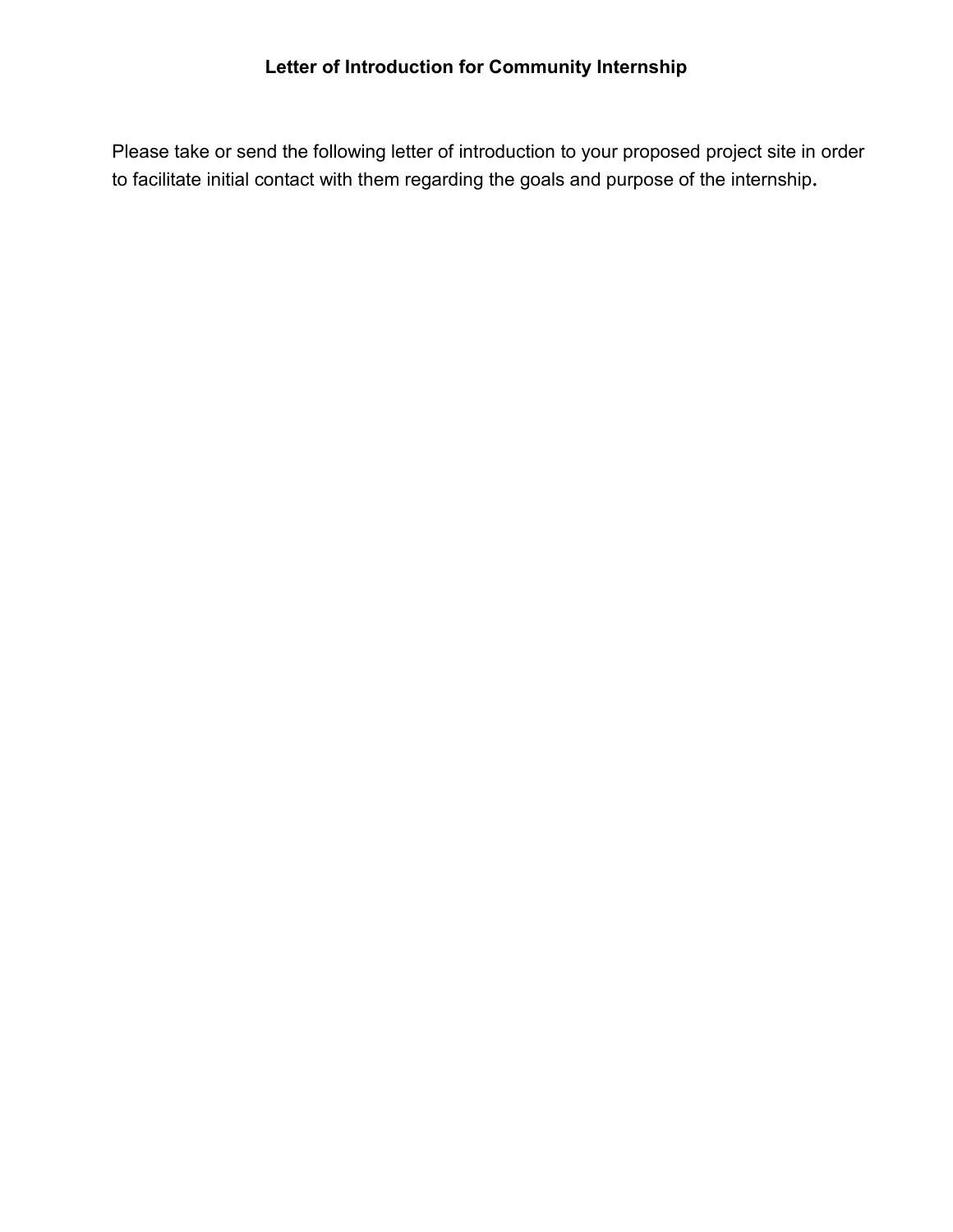Thank you for considering an internship placement for  $\qquad \qquad$ , a student in the Women's, Gender Sexuality Studies department at the University of Louisville.

Internships are among the most valuable learning experiences that a student can have while enrolled at U of L. Thus, all Women's, Gender Sexuality Studies (WGST) majors have the opportunity and responsibility to complete an internship in a community organization serving the needs of women or dealing in some way with gender issues before completing their degree.

We thank you for making this arrangement possible through your participation and wish to provide you with a detailed overview of internship guidelines and expectations. It is our aim to keep you well informed to help maximize the partnership between your organization and our students' learning experiences.

#### **Purpose for Students**

By working part-time in a business or organization that relates to the student's career plans, individuals will gain professional experiences and status that are essential to future success. Students will have the opportunity to apply what they've learned in the classroom, they will make important networking and reference contacts, and they'll affirm (or refute) career plans.

#### **Approach toward Internships**

We communicate to students that they must approach internships not merely as a "part-time" job or a typical college course. Instead, they must recognize that the internship is intended to be a professional learning experience. As such, interns have not only academic responsibilities, but also obligations to you - the organization hosting them. We encourage you to work with students to clearly set solid expectations for their engagement and work on specific projects meeting the needs of your organization.

### **General description/requirements**:

The WGST internship requires that the student work 70 hours in a community organization, documented by the student's supervisor. A key goal of the internship is to provide service to the organization in support of your overall mission, while engaging students in work that relates to the learning goals of the Women's, Gender & Sexuality Studies department, listed here:

### **WGST Learning Goals:**

1. Students will be able to apply feminist research to community problems related to women or gender.

2. Students will gain an understanding of the intersection of gender with other structures of power, such as race, class, ethnicity, nationality, and sexuality.

### **Scope of Internship Work**

The work performed by the WGST intern must involve a project or activity that goes beyond basic clerical work or errands. We encourage organizations to think about areas of need you currently have which could be project based and that may call for the application of theoretical concepts learned in class settings with "real-world" scenarios and situations. This may lead to the intern's work on strategy for and development of a "product(s)" for your organization, such as a grant proposal, a survey, a web site, posters/flyers, etc.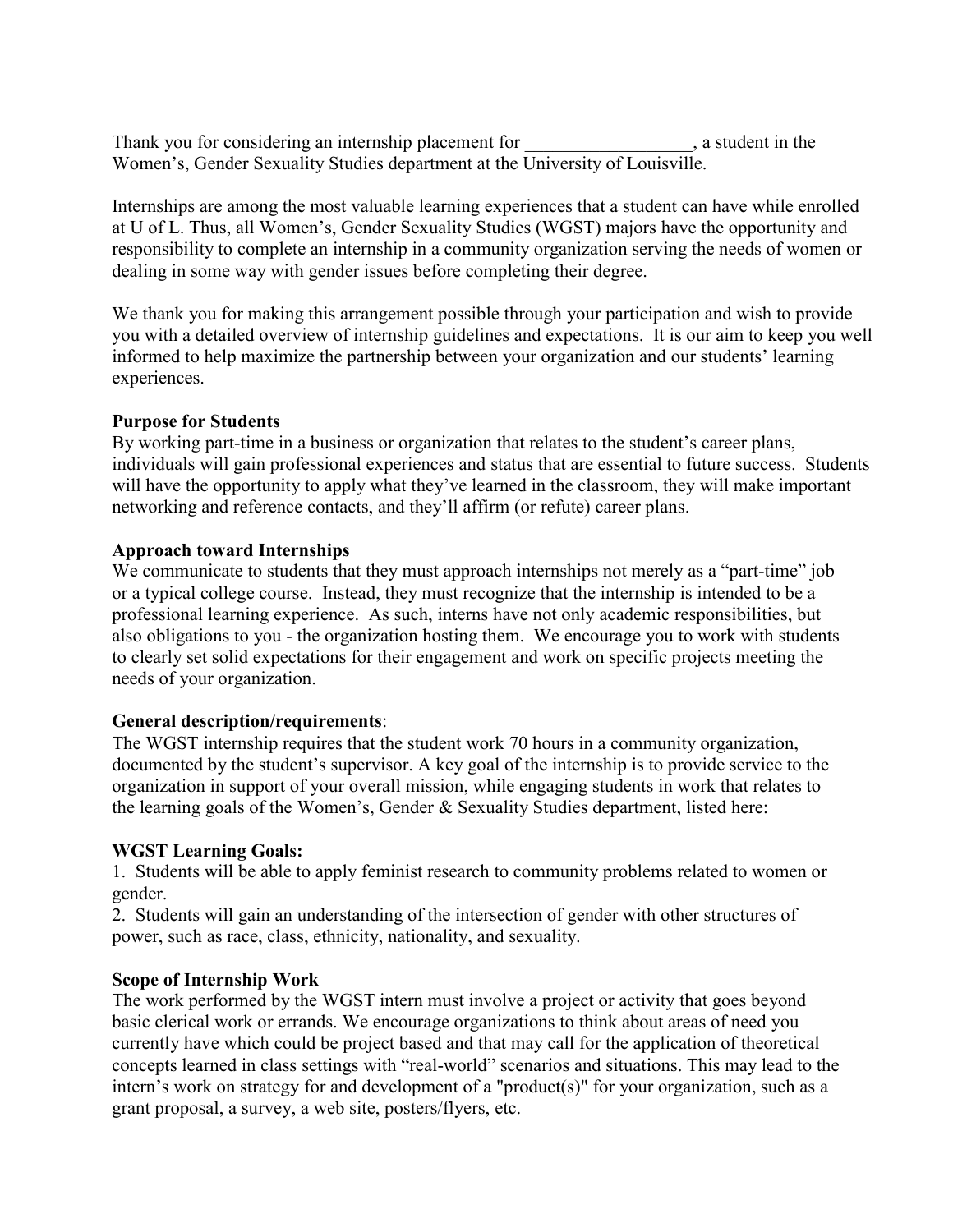### **Evaluation**:

A student's performance in the internship program will be evaluated by the faculty advisor directing the project with input from the student and your organization. The evaluation will be based on the following:

- $\triangleright$  Process/progress reports submitted at least twice during the semester to the faculty advisor
- $\triangleright$  Internship journal (if required) kept throughout the semester and submitted at the end to the faculty advisor
- $\triangleright$  Formal paper based on the student's work during the internship, including any material the student produced for the organization
- $\triangleright$  Self-evaluation form (attached)
- $\triangleright$  Community organization's evaluation of the intern (one-page form, attached)

We hope this comprehensive overview of the WGST internship program and its processes helps you in structuring a position with your organization that engages our student in worthwhile learning opportunities that also translate into meaningful work needed by your organization.

We encourage any questions, suggestions or ideas you may have. Please feel free to contact me, the WGST Internship Director, at 852-2992 as needed. Otherwise, feel free to communicate openly with your student intern, in facilitating a productive and vibrant partnership for the coming semester.

Once again, we thank you for your partnership!

Sincerely,

 $\overline{a}$ 

Dr. Dawn Heinecken Chair and Professor Internship Director Women's, Gender & Sexuality Studies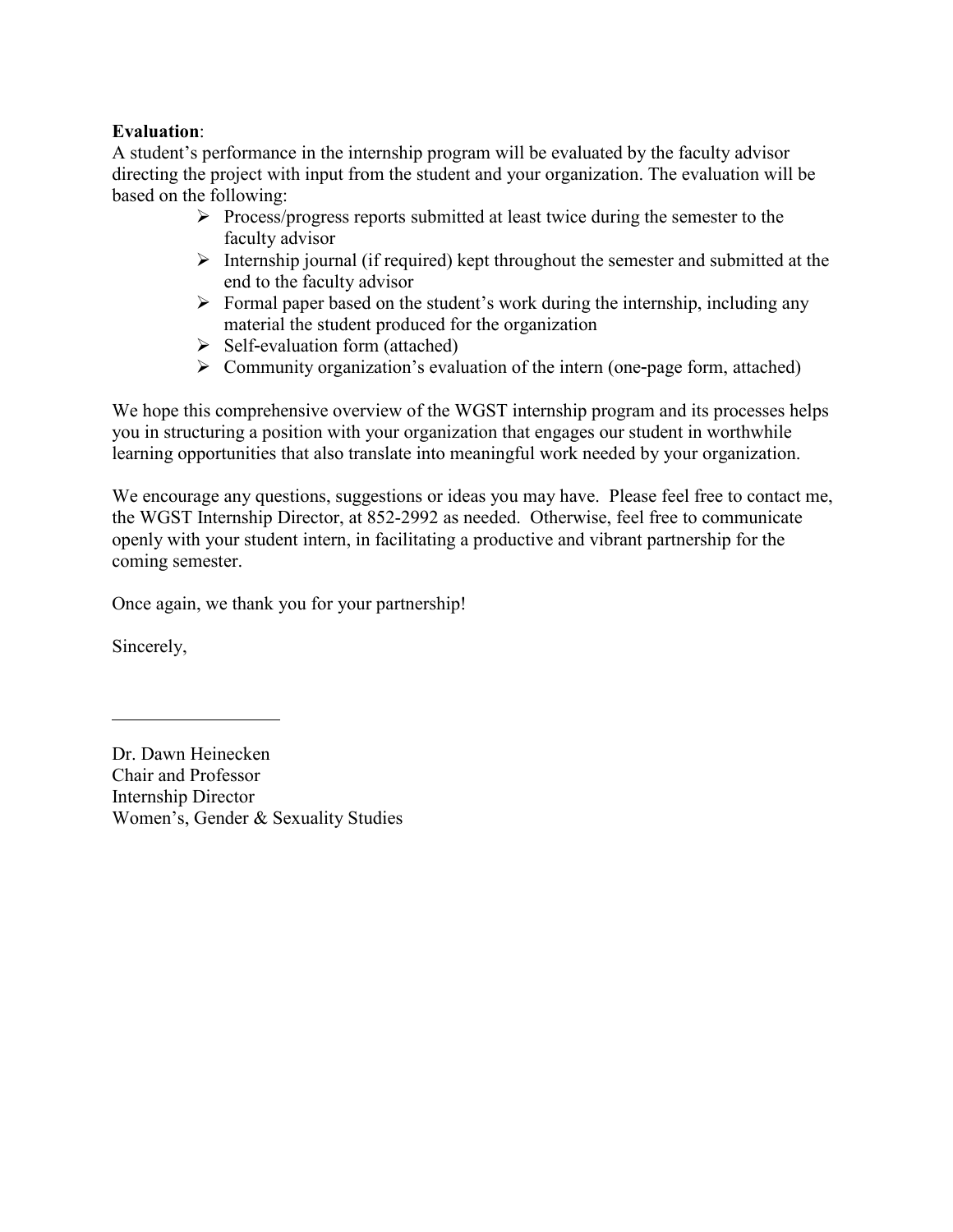| Organization                   | website                                 | Mission                     | Telephone           |
|--------------------------------|-----------------------------------------|-----------------------------|---------------------|
| <b>AAUW American</b>           | https://louisville-                     | Promotes women and          | Use contact form on |
| Association of                 | ky.aauw.net/                            | girls                       | website             |
| University Women               |                                         |                             |                     |
| <b>ACLU of Kentucky</b>        | https://www.aclu-                       | <b>Civil liberties</b>      | (502) 581-1181      |
|                                | ky.org/                                 |                             |                     |
|                                |                                         |                             |                     |
| <b>Bluegrass Alliance for</b>  | https://bluegrassallianc                | Economic progress of        | Use contact form on |
| Women                          | eforwomen.wordpress.<br>com/about/      | women in KY                 | website             |
|                                |                                         |                             |                     |
| Cabbage Patch                  | https://www.cabbagep                    | Equip and empower           | (502) 634-0811      |
| Settlement House               | atch.org/                               | families at risk            |                     |
|                                |                                         |                             |                     |
| Center for Women and           | https://www.thecenter                   | Support and advocacy        | (502) 581-7276      |
| <b>Families</b>                | online.org/                             | for those affected by       |                     |
|                                |                                         | domestic violence           |                     |
| Coalition of Labor             | https://www.facebook.                   | Labor union                 | (502) 541-4794      |
| <b>Union Women</b>             | com/DerbyCityCLUW/                      |                             |                     |
|                                |                                         |                             |                     |
| Dare to Care                   | https://daretocare.org                  | Food bank                   | (502) 966-3821      |
|                                |                                         |                             |                     |
| Family and Children's<br>Place | https://familyandchildr<br>ensplace.org | Child abuse and neglect     | (502) 893-3900      |
|                                |                                         |                             |                     |
| Girls Scouts of                | https://gskentuckiana.                  | <b>Empowerment of girls</b> | (502) 636-0900      |
| Kentuckiana                    | org                                     |                             |                     |
|                                |                                         |                             |                     |
| <b>Human Relations</b>         | https://louisville.ky.gov               | Coalition building          | (502) 574-3631      |
| Commission                     | /government/human-                      |                             |                     |
|                                | relations-commission                    |                             |                     |
|                                |                                         |                             |                     |
| Jewish Family and              | https://jfcslouisville.org              | Support for Jewish life     | (502) 238-2739      |
| <b>Career Services</b>         |                                         |                             |                     |
| <b>KY Commission for</b>       | https://kchr.ky.gov/Pag                 | Enforcement of the KY       | (502) 595-4024      |
| Human Rights                   | es/default.aspx                         | Civil Rights Act            |                     |
| <b>KY Correctional</b>         | https://corrections.ky.g                | Support for                 | Currently closed to |
| Institute for Women            | ov/Facilities/Al/KCIW/P                 | incarcerated women          | visitors (Oct 2021) |
|                                | ages/default.aspx                       | and families                |                     |
|                                |                                         |                             |                     |
| <b>KY Foundation for</b>       | https://www.kfw.org                     | Support for women in        | (502) 562-0045      |
| Women                          |                                         | the arts                    |                     |
| Kentucky Harvest               | https://www.kyharvest                   | Food insecurity             | (502) 894-9999      |
|                                | .org                                    |                             |                     |
|                                |                                         |                             |                     |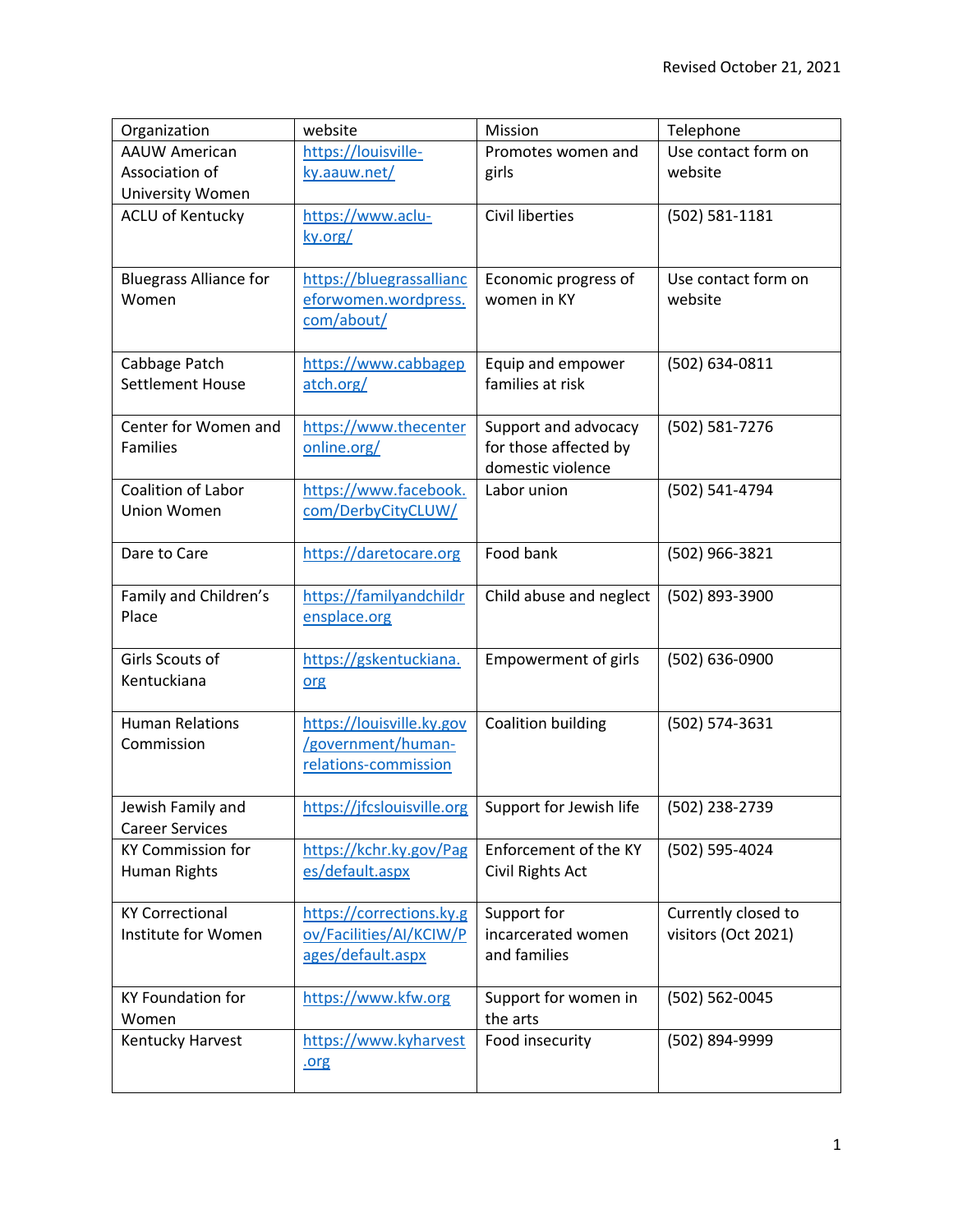| <b>KY National</b>           | https://www.facebook.                      | Women's issues,          | Contact through |
|------------------------------|--------------------------------------------|--------------------------|-----------------|
| Organization for             | com/KentuckyNOW                            | legislation, and advcacy | Facebook        |
| Women (NOW)                  |                                            |                          |                 |
| <b>KY Nurses Association</b> | https://kentucky-                          | Advocacy for nurses      | (502) 245-2843  |
|                              | nurses/nursingnetwork                      |                          |                 |
|                              | .com                                       |                          |                 |
| <b>KY Youth Advocates</b>    | https://kyyouth.org                        | Child advocacy and       | (502) 895-8167  |
|                              |                                            | legislation              |                 |
| League of Women              | https://my.lwv.org/ken                     | Nonpartisan political    | (502) 895-5218  |
| Voters                       | tucky/louisville                           | advocacy                 |                 |
| Louisville Fellowship of     | www.Louisvillefor.org                      | Interfaith nonviolent    | (502) 609-7985  |
| Reconciliation               |                                            | peace building and       |                 |
|                              |                                            | coalition                |                 |
| Louisville Metro             | www.Lmha1.org                              | Affordable housing and   | (502) 569-3400  |
| Housing Authority            |                                            | community-building       |                 |
| Louisville Urban League      | https://lul.org                            | Eliminating racism       | (502) 585-4622  |
| Maryhurst                    | https://www.maryhurs                       | Child abuse and neglect  | (502) 245-1576  |
|                              | t.org                                      |                          |                 |
| <b>National Council for</b>  | https://ncjwlou.org                        | Social justice           | (502) 458-5566  |
| Jewish Women                 |                                            |                          |                 |
| Nativity Academy at St.      | www.louisvillenativity.                    | At-risk preadolescents   | (502) 855-3000  |
| <b>Boniface</b>              | org                                        |                          |                 |
| Office for Women             | https://louisvilleky.gov                   | Status of women in       | (502) 574-5360  |
|                              | /government/office-                        | Metro Louisville         |                 |
|                              | women                                      |                          |                 |
|                              |                                            |                          |                 |
| <b>Peace Education</b>       | https://www.peaceedu<br>cationprogram.org  | Conflict resolution      | (502) 589-6583  |
|                              |                                            |                          |                 |
| <b>Planned Parenthood</b>    | https://www.plannedp                       | Reproductive health      | (317) 205-8088  |
|                              | arenthood.org/health-                      |                          |                 |
|                              | center/kentucky/louisvi<br>$\mathbf{I}$ le |                          |                 |
|                              |                                            |                          |                 |
| <b>Seven Counties</b>        | https://sevencounties.                     | Mental and emotional     | (502) 589-8600  |
| <b>Services</b>              | org                                        | healthcare               |                 |
| The Fairness Campaign        | https://www.fairness.o                     | LGBTQ advocacy           | (502) 893-0788  |
|                              | rg                                         |                          |                 |